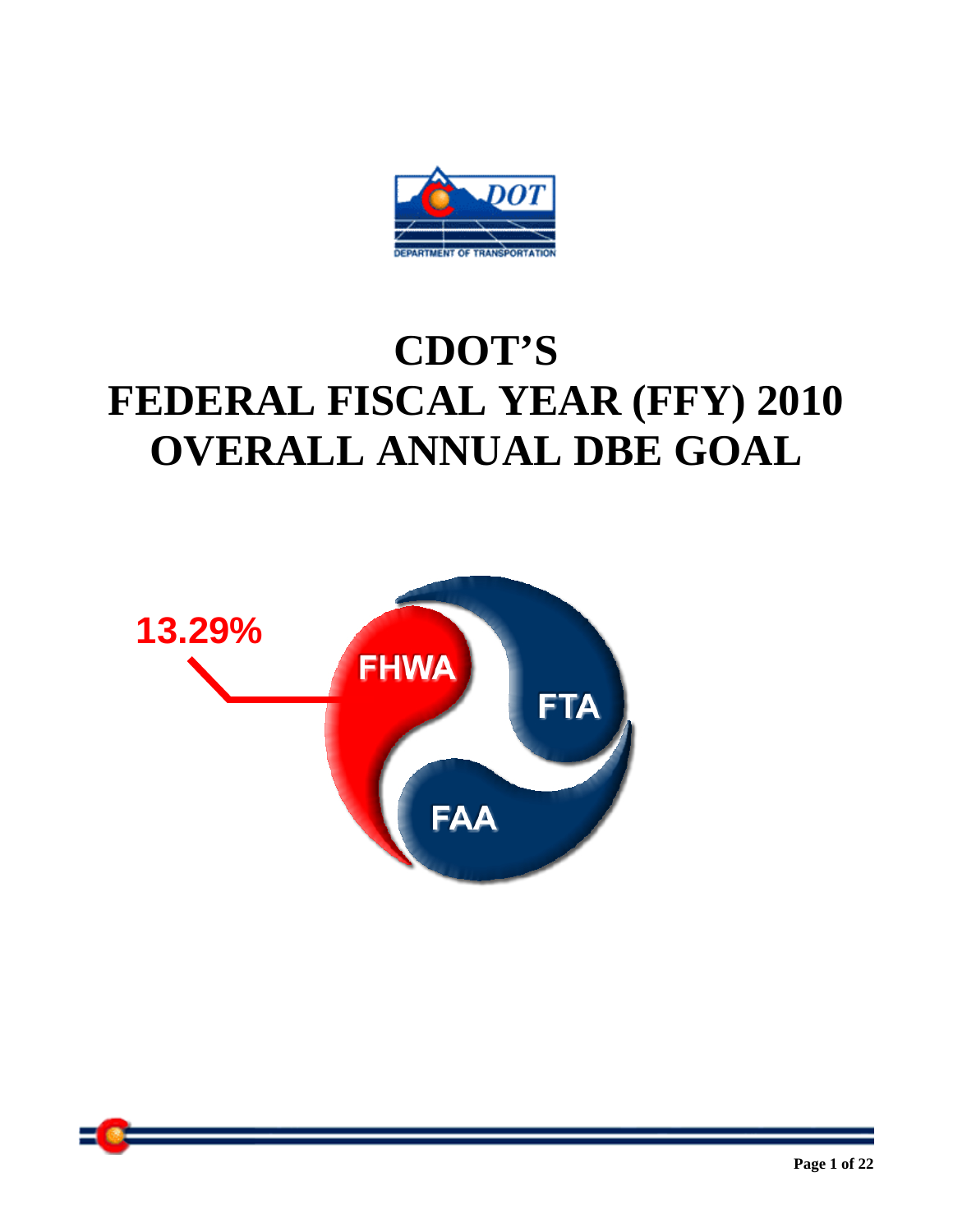## **TABLE OF CONTENTS**

| CDOT Adjustment to Anticipated Race-Neutral and Race-Conscious Division 3   |  |
|-----------------------------------------------------------------------------|--|
|                                                                             |  |
|                                                                             |  |
|                                                                             |  |
|                                                                             |  |
|                                                                             |  |
| EXHIBIT 2: COLORADO TRANSPORTATION COMMISSION FFY 2010 DBE GOAL RESOLUTION3 |  |
|                                                                             |  |

 $\bullet$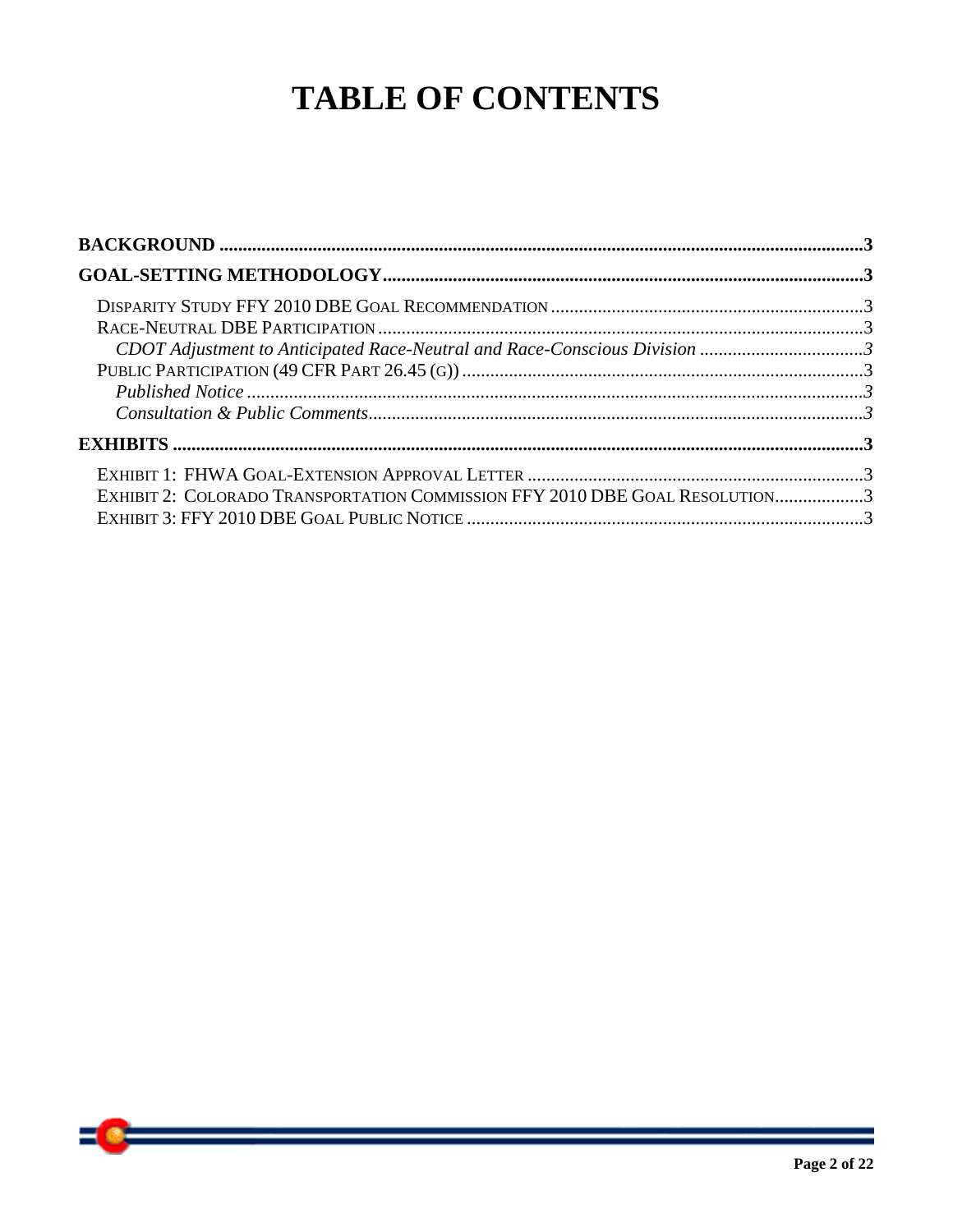## **BACKGROUND**

The Colorado Department of Transportation (CDOT) contracted with D. Wilson Consulting Group to perform a new statewide Disparity Study which was finalized in November 2009. One of the key deliverables in the Disparity Study contract provides CDOT with all the necessary information required for establishing an overall annual Disadvantaged Business Enterprise (DBE) goal for Federal Fiscal Year 2010 (FFY 2010). The Disparity Study overall goal recommendation follows the goal-setting methodology as outlined in the Federal Regulations (see 49 CFR Part 26). The study also provides CDOT with the best and most current data available to help ensure CDOT's DBE Program continues to be narrowly tailored to the unique characteristics present in the Colorado highway industry.

Due to the fact that the new Disparity Study results were not available until November 2009; CDOT submitted a letter to the Colorado Division of the Federal Highway Administration (FHWA) requesting an extension of its approved FFY 2009 DBE annual goal (12.80%). The purpose of this request was to allow CDOT adequate time to evaluate the Disparity Study FFY 2010 goal recommendation and to ensure a robust public participation effort was conducted on that recommendation. CDOT received a letter from the Colorado Division of FHWA approving its goal extension request on October 2, 2009 (see **Exhibit 1**).

At their December 17, 2009 meeting, the Colorado Transportation Commission passed a resolution (see **Exhibit 2**) setting a **13.29%** overall annual Disadvantaged Business Enterprise (DBE) goal on federalfunded highway construction and design contracts for FFY 2010.

CDOT established the **13.29%** overall annual DBE goal based upon the federally approved methodologies. After consideration of the issues described in the following sections, the FHWA is being asked to approve CDOT's **13.29%** overall annual goal for FFY 2010.



**Figure 1: CDOT Goal-Setting Timeline** 

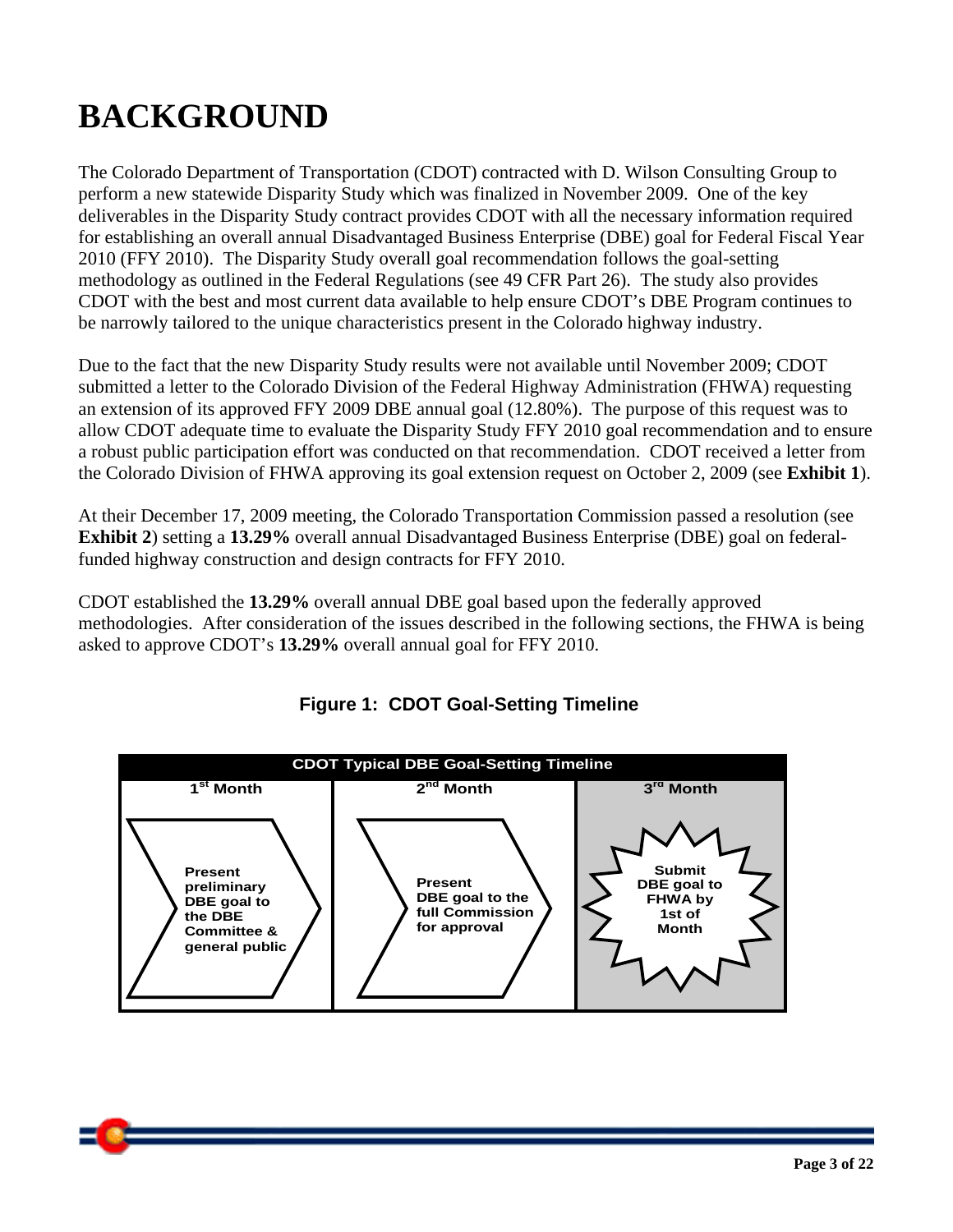# **GOAL-SETTING METHODOLOGY**

In setting the overall annual DBE goal for CDOT, the USDOT requires that the goal setting process begin with a base figure for the relative availability of DBEs. The overall goal must be based on demonstrable evidence of the availability of ready, willing, and able DBEs relative to all businesses ready, willing, and able to participate on USDOT-assisted contracts. In particular, recipients must follow the USDOT's twostep methodology for goal setting to determine the level of DBE participation they expect absent the effect of discrimination:

- **Step 1** Compute base figure for relative availability of ready, willing, and able DBEs
- **Step 2** Adjust the base figure to make it as precise as possible utilizing the guidelines established in 49 CFR Part 26.45 and the goal-setting tips published by the USDOT's Office of Small and Disadvantaged Business Utilization (OSDBU)

CDOT is also required to project the portions of the overall goal it expects to be met through race-neutral and race-conscious measures, respectively (see 49 CFR Part 26.51). Additionally, recipients must provide for public participation in the establishment of their overall goal as well as specify the relevant market area used for the calculation.

## **Disparity Study FFY 2010 DBE Goal Recommendation**

The Federal Regulations governing the DBE Program provide a list of acceptable mechanisms for establishing an overall annual DBE goal (see 49 CFR Part 26.45). One of the most comprehensive methods listed is to use data from a recently conducted disparity study.

As previously mentioned, CDOT finalized its statewide Disparity Study report in November 2009 and has posted the results (report and appendices) online at http://www.dot.state.co.us/EEO/index.htm:

- **CDOT 2009 Disparity Study Final Report:** http://www.dot.state.co.us/EEO/Documents/CDOT\_2009\_Disparity\_Study.pdf
- **CDOT 2009 Disparity Study Appendices:**  http://www.dot.state.co.us/EEO/Documents/CDOT%20Disparity%20Study%20Appendices.pdf

In Chapter 8 (*Findings and Recommendations*) of the 2009 Disparity Study report is a *Recommended DBE Goal* section that begins on page 8-4. This section of the report provides the factual basis for establishing an overall annual DBE goal of 13.29% on federal-funded CDOT highway construction and design contracts for Federal Fiscal Year 2010 (FFY 2010). The state of Colorado was determined to be the relevant market area (see page 5-6 of the report).

CDOT has worked closely with the D. Wilson Consulting Group to help ensure the information contained in the goal-setting section of Chapter 8 is as accurate as possible. One area of the methodology that raised significant internal discussion was the use of M/W/DBE firms in determining availability and utilization instead of only certified DBE firms. On page 8-5 of the study, D. Wilson makes the following statement to help justify the inclusion of all M/W/DBE firms:

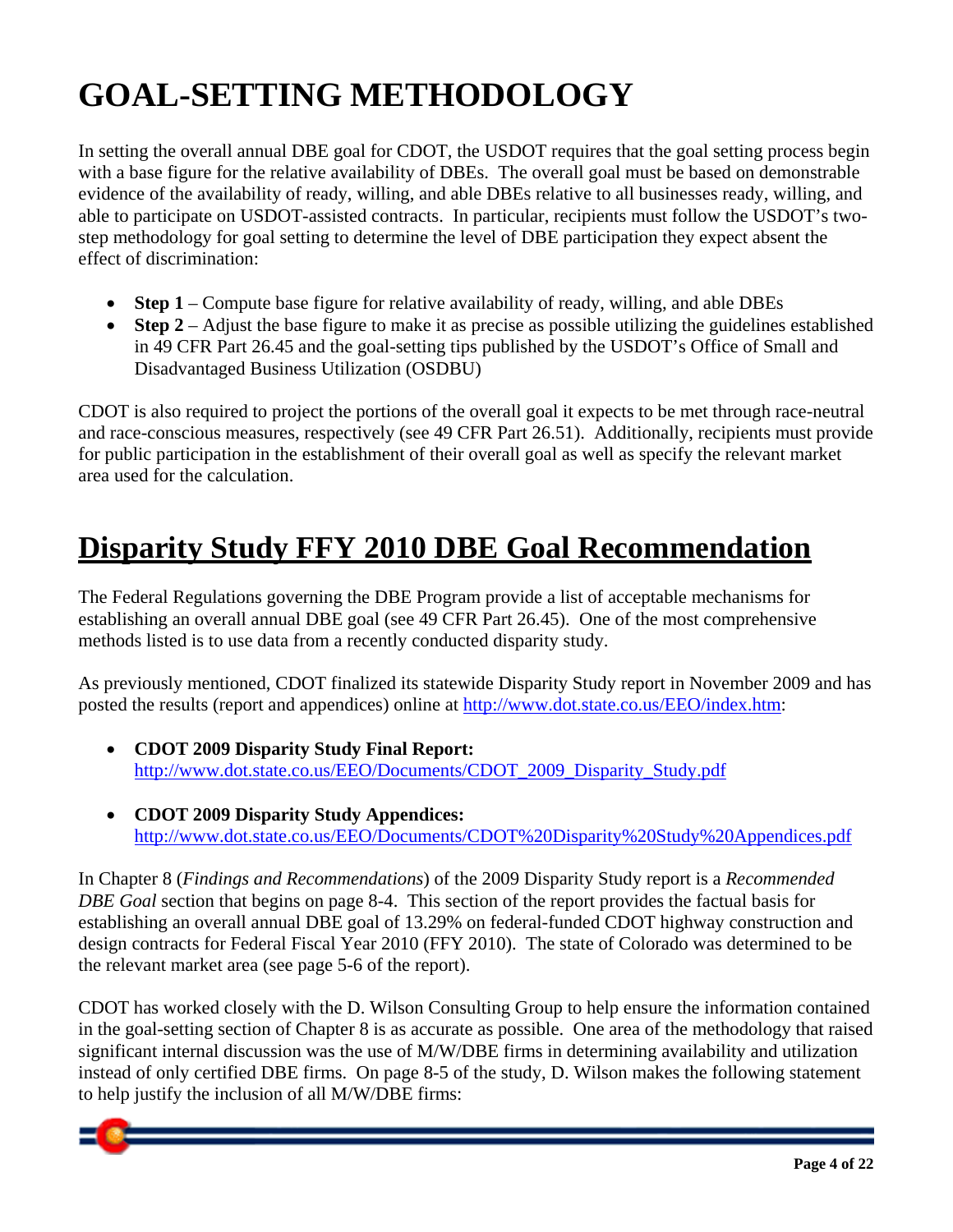*The use of only certified DBE firms would underestimate the number of the M/W/DBE firms because there is not an equal method of determining non-DBE firms. In order for the availability analysis to be equally applied to both DBE and non-DBE firms, we are including M/W/DBE firms in our analysis. The use of M/W/DBE firms is a standard practice in conducting disparity studies.* 

CDOT understands the need to expand the availability and utilization analysis contained in Disparity Studies to include all ready, willing and able minority and women-owned firms. However, CDOT is not permitted to report M/W/DBE participation to its federal partners when submitting the required DBE reports. Only certified DBE participation is allowed on the federally-required DBE reports.

This discussion reached its apex when reviewing the study's recommended race-neutral and raceconscious anticipated split for reaching an overall annual DBE goal of 13.29% for FFY 2010.

## **Race-Neutral DBE Participation**

The federal regulations require CDOT to meet the maximum feasible portion of its overall goal by using race and gender-neutral means of facilitating DBE participation (hereafter referred to as race-neutral). When a DBE is awarded a contract as the prime contractor/consultant or when contractors award subcontracts to DBEs on projects that have a 0% goal, or award subcontracts to DBEs which exceed the participation required by the project goal, this is recognized as race-neutral participation.

Due to the fact that the 2009 Disparity Study used a broader definition of available DBE firms which included all reported M/W/DBE firms, CDOT received several public comments (see Public Participation section below) expressing concerns on how the study calculated its recommended race-neutral (RN) projection of 11.06% and anticipated only needing 2.23% in race-conscious (RC) mechanisms to achieve the overall 13.29% goal. In general, the majority of the public comments were particularly concerned with the study's inclusion of non-DBE certified (i.e., M/WBE firms that aren't also DBE certified) prime contractor/consultant participation as a partial basis for projecting a similar level of race-neutral DBE participation in FFY 2010.

As part of CDOT's strategic plan for achieving it FFY 2010 overall goal of 13.29%, it will be conducting an extensive DBE certification outreach effort to ensure that all of the available M/WBE firms (as reported in the 2009 Disparity Study) receive technical assistance to get DBE certified where appropriate. That said, given that such an effort is likely to take at least six months or more to start yielding fruit in terms of additional certified DBE availability and utilization in Colorado, and that CDOT is only able to report certified DBE participation as race-neutral (i.e. certified DBE primes etc.), CDOT believes an adjustment to the study's recommended RN/RC split for FFY 2010 is warranted.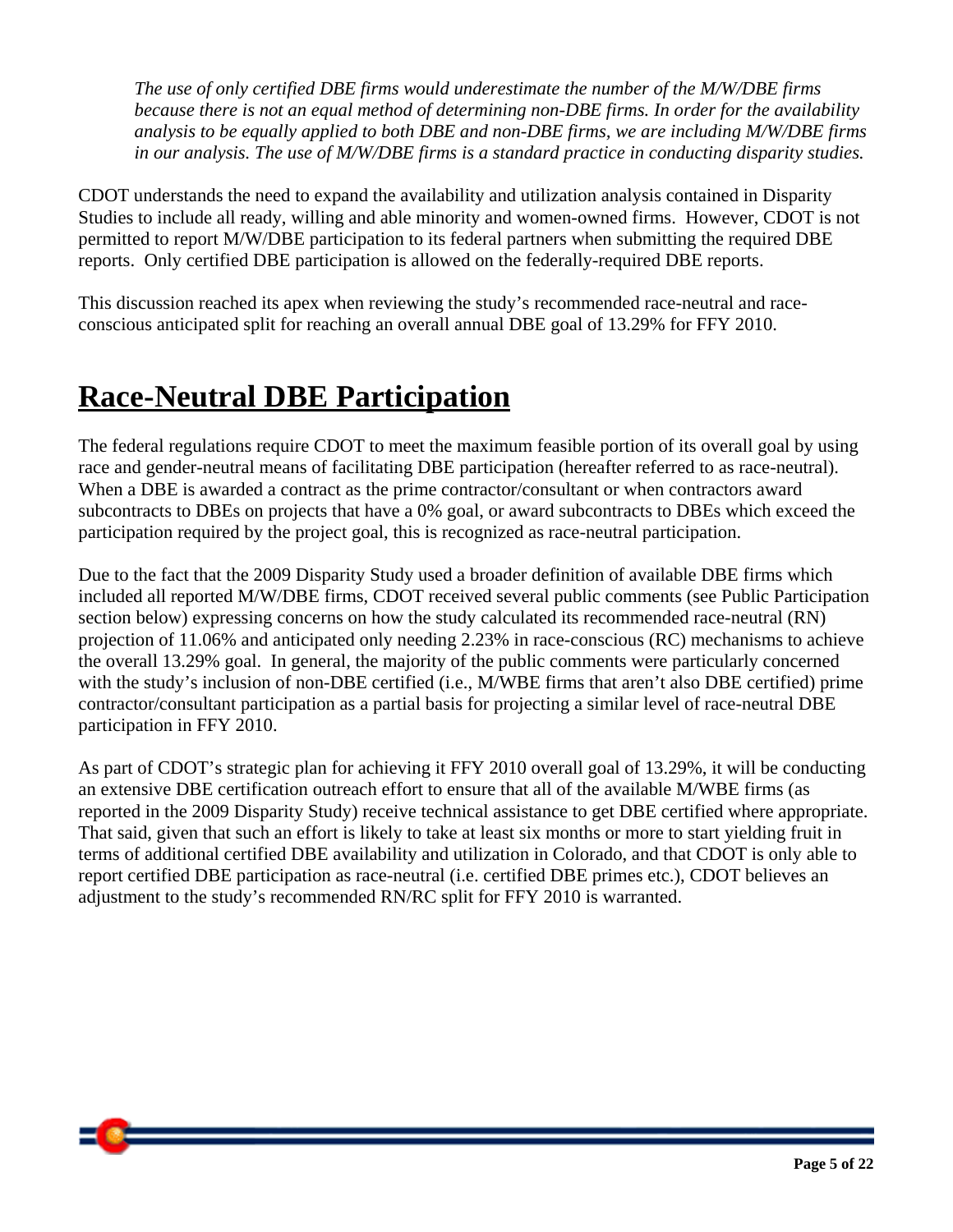## *CDOT Adjustment to Anticipated Race-Neutral and Race-Conscious Division*

CDOT has always considered the following factors in projecting the portion of its overall goal that it will be able to meet through race-neutral means:

- 1) Amount by Which Overall Goals Have Previously Been Exceeded
- 2) Past Participation by DBE Prime Contractors & Consultants
- 3) Past Participation by DBE Subcontractors and Subconsultants on Contracts without Goals

As a result of CDOT obtaining a portion of its past participation through the use of certified DBE primes, those attainments were considered race-neutral and were used as a basis for estimating a similar level of race-neutral participation in the next program year.

In addition to utilizing DBE primes, CDOT has also been able to achieve a portion of its past participation through the use of DBE subcontractors on contracts without DBE goals. Such attainments were also considered race-neutral and were used as an additional source for projecting a comparable level of raceneutral participation in the following year.

To adjust the 2009 Disparity Study's recommended RN/RC projection of 11.06% (RN) and 2.23% (RC), CDOT reviewed the RN/RC forecasts it calculated over the same general time period as was covered by the study. CDOT closely evaluated and factored the 3 race-neutral elements as outlined above in each year's projected race-neutral and race-conscious split. As a result of analyzing its FFY 2003 – 2008 overall annual DBE goal submittals, CDOT found that 16.07% was the median value for race-neutral percentage projections of overall annual DBE goals (see **Figure 2** below):

| <b>Federal Fiscal</b><br>Year | <b>Overall Annual</b><br><b>DBE Goal</b> | Race-Neutral<br>(RN) Split | Race-Conscious<br>(RC) Split | RN As % of<br>Goal | RN Median As % of<br>Goal |
|-------------------------------|------------------------------------------|----------------------------|------------------------------|--------------------|---------------------------|
| 2003                          | 10.93%                                   | 2.83%                      | 8.10%                        | 25.89%             |                           |
| 2004                          | 12.99%                                   | 1.85%                      | 11.14%                       | 14.24%             |                           |
| 2005                          | 11.79%                                   | 1.45%                      | 10.34%                       | 12.30%             | 16.07%                    |
| 2006                          | 12.19%                                   | 1.30%                      | 10.89%                       | 10.66%             |                           |
| 2007                          | 13.76%                                   | 3.31%                      | 10.45%                       | 24.06%             |                           |
| 2008                          | 12.80%                                   | 2.29%                      | 10.51%                       | 17.89%             |                           |

#### **Figure 2: Median Race-Neutral Participation Projection**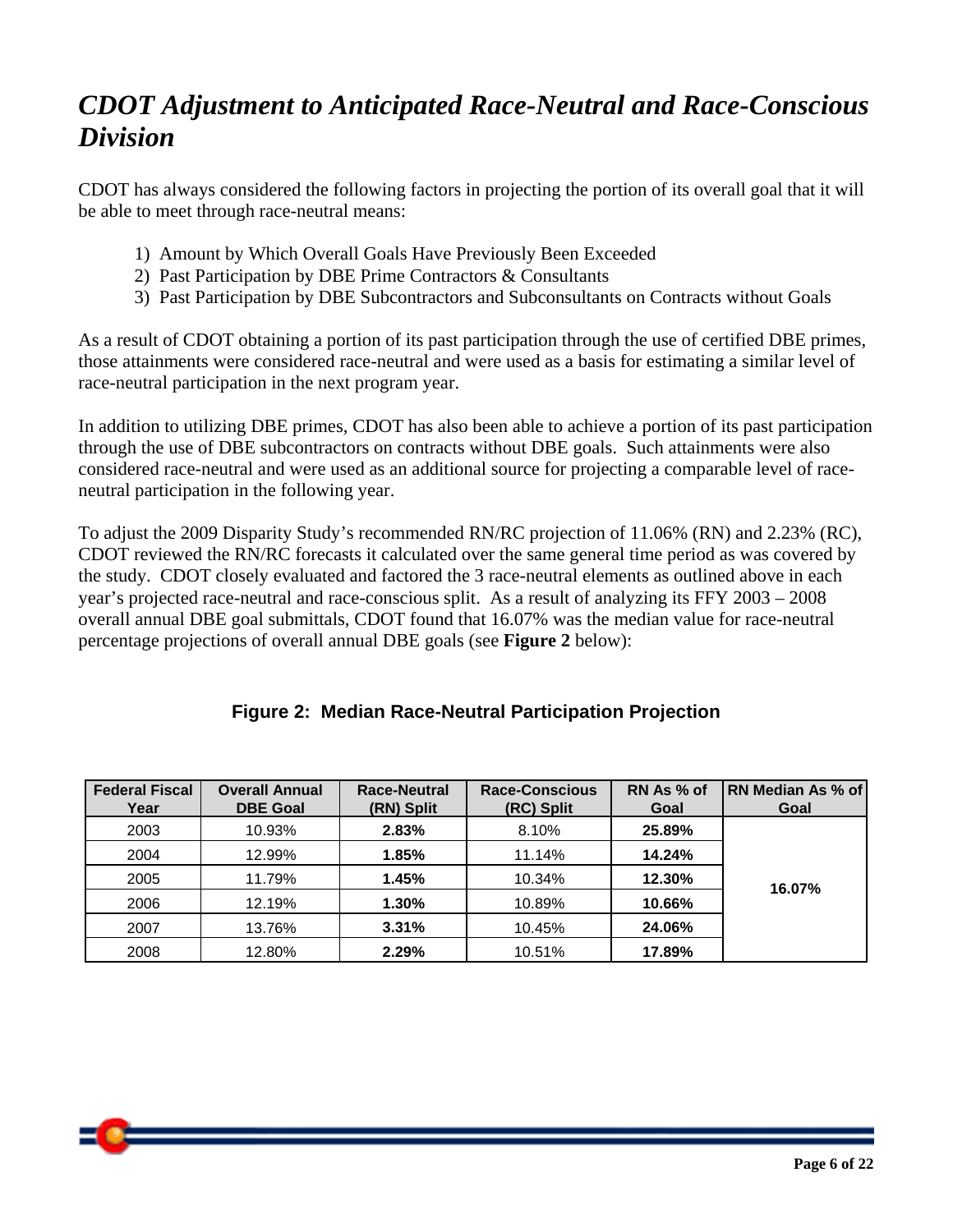Applying the six-year median percentage value of 16.07% to the 13.29% overall DBE goal amount yields the following race-neutral projection for FFY 2010:

.1607 X 13.29% = **2.14%** race-neutral projection for FFY 2010

Thus, CDOT anticipates meeting the **13.29%** overall goal with **2.14%** race-neutral participation and achieving the remaining **11.15%** with race-conscious participation*.*



## **Public Participation (49 CFR Part 26.45 (g))**

The regulation requires that the State must provide for public participation when establishing its overall goal. The following two general areas are specifically required:

### **1) Published Notice**

• State the date the notice was published and the method used by the State to publish the notice.

### **2) Consultation & Public Comments**

- Describe the consultation process the State used. If possible, list which minority, women's and general contractor groups, community organization and other officials or organizations took part in the consultation process.
- Summarize briefly the comments received through the public participation process, and explain any adjustments to the goal that the State made as a result of these comments.

## *Published Notice*

CDOT's 2009 Disparity Study Report and associated appendices, which include its FFY 2010 overall annual DBE goal methodology, are posted on the CDOT website at:

http://www.dot.state.co.us/EEO/index.htm. This information was emailed to all firms on the CDOT Bidders Loop during (see http://www.dot.state.co.us/EEO/Loop/ ) requesting comment on the proposed goal. Public Notices (see **Exhibit 3**) were also placed in the Colorado publications listed below. CDOT used publications in the Denver metropolitan area as well as publications in other parts of Colorado, including the Western Slope and 4-Corners area: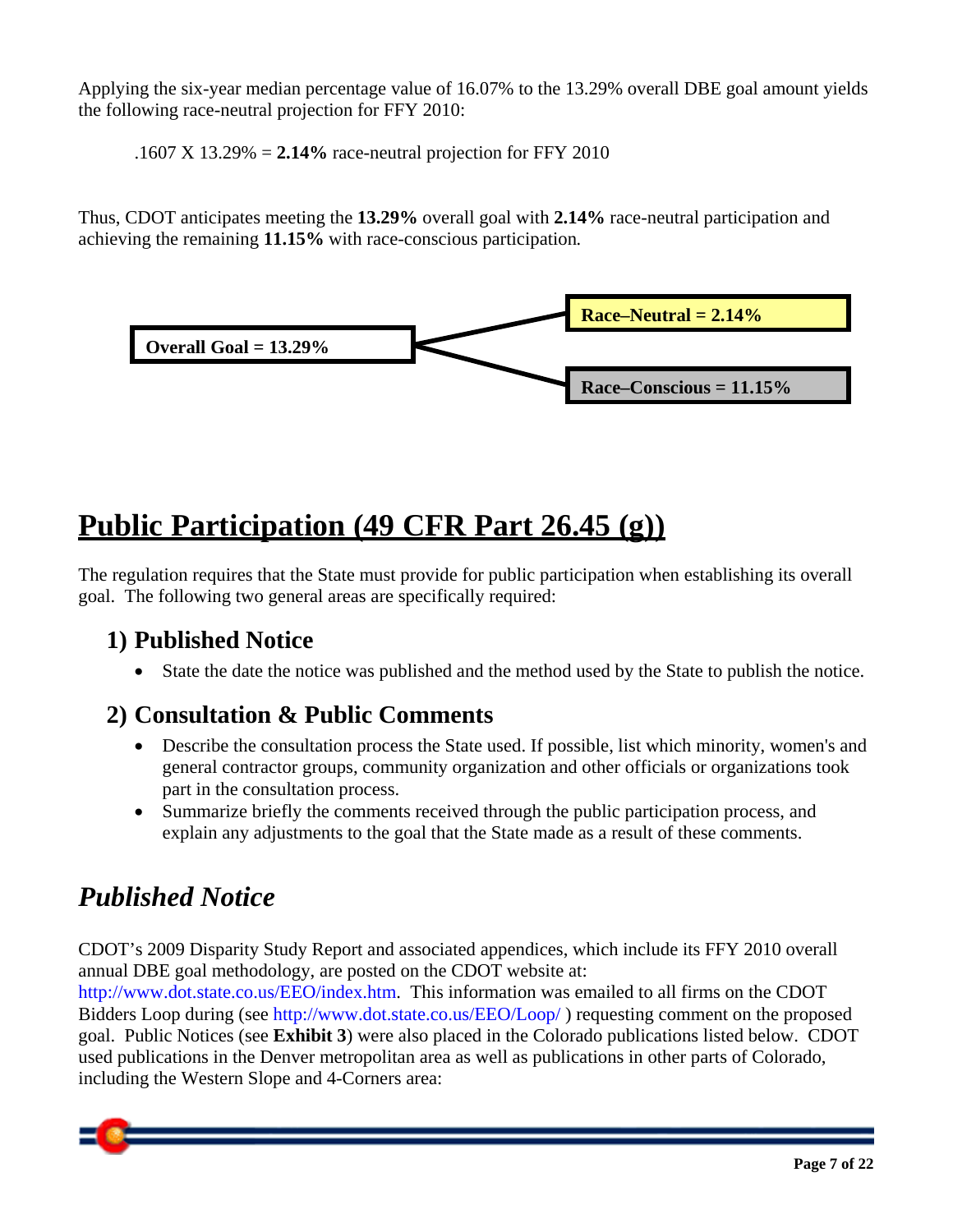- Trinidad Chronicle News
- Greeley Tribune
- Grand Junction Daily Sentinel
- Durango Herald
- Pueblo Chieftain
- Gazette Telegraph
- La Voz Hispana de Colorado
- Denver Weekly News
- Daily Journal
- El Seminario

## *Consultation & Public Comments*

CDOT engages in year-round consultation by conducting a wide variety of outreach efforts. Each of the efforts outlined below (along with corresponding comments received) were designed to offer minority, women's and general contractor groups, community organization and other transportation industry stakeholders ongoing opportunities to dialogue directly with CDOT staff regarding its proposed overall DBE goal, ongoing project specific goals, as well as other DBE program related issues.

### **Industry Focus Groups**

CDOT has instituted small business focus groups for both the highway construction and highway consultant industries. Each focus group is made up of several DBE firms and representatives from each contractor association and other industry stakeholders. CDOT meets with these focus groups to discuss current issues that are most pertinent to our DBE firms. Based upon the topic, CDOT engineers and contracting officers are brought in to provide subject matter expertise on specific issues. The following industry related organizations have been invited to attend the focus group meetings. Each group was also contacted to comment directly on CDOT's proposed overall DBE goal (comment(s) included below if made):

- 1) Colorado Asian Chamber of Commerce
- 2) Colorado Contractors Association
- 3) Colorado Black Chamber of Commerce
- 4) African American Construction Council
- 5) Colorado Hispanic Chamber of Commerce
- 6) Rocky Mountain Indian Chamber of Commerce
- 7) Construction Development Center (CDC)
- 8) Division of Small Business Opportunity
- 9) Minority Business Office
- 10) Colorado Division of the Federal Highway Administration (FHWA)
- 11) Rocky Mountain Minority Supplier Development Council
- 12) Small Business Development Center
- 13) Hispanic Contractors of Colorado
- 14) Rocky Mountain Minority Contractors Association
- 15) American Council of Engineering Companies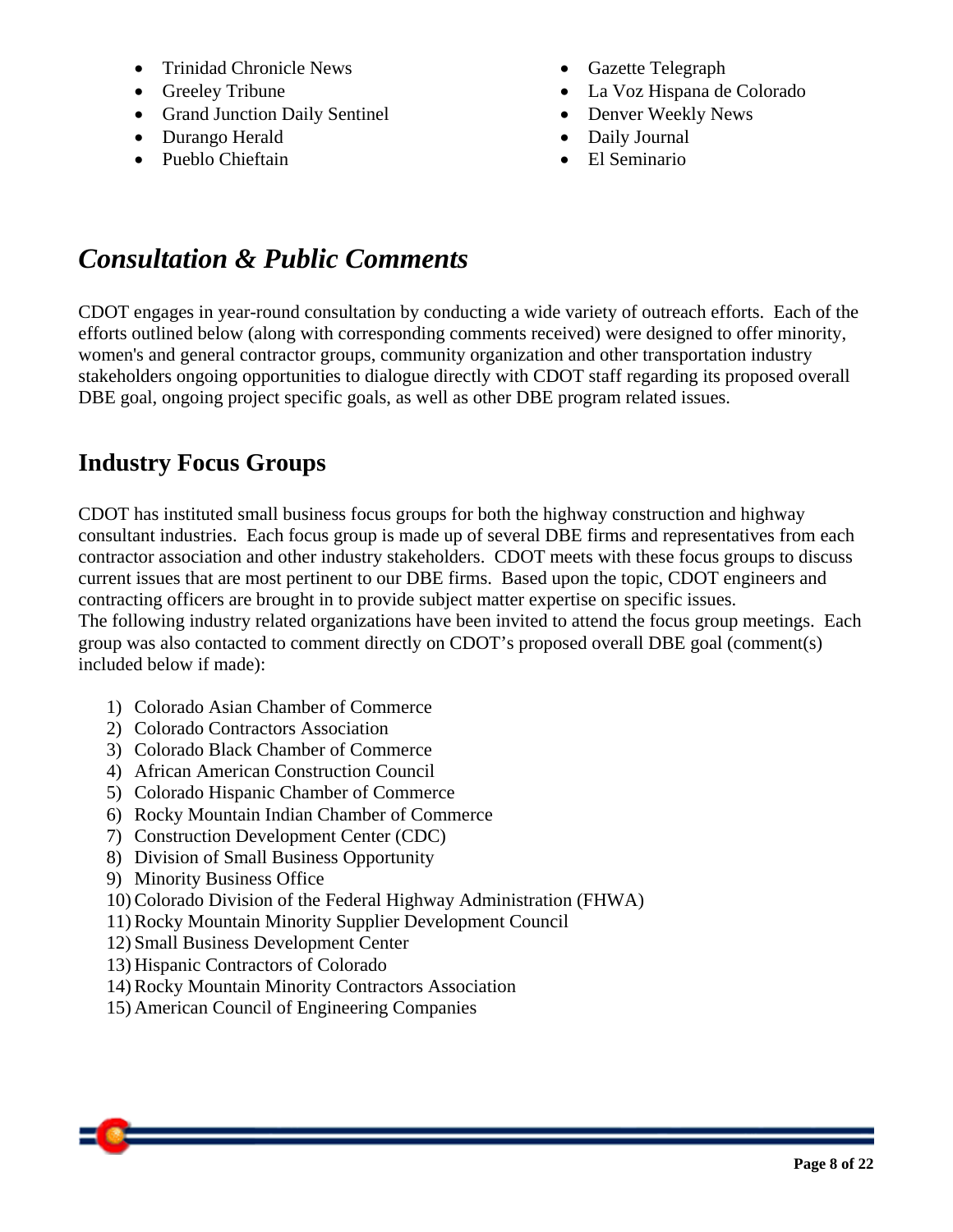Over the past few years, CDOT has used these focus groups as an opportunity to discuss our goal-setting process and communicate how to most effectively participate in our 2009 Disparity Study. Most of the comments and questions at the July 17 2009 focus group were directed at our project specific goal setting process. Community stakeholders in attendance were primarily concerned with how contract specific DBE goals are set at CDOT and how CDOT can make this process as accurate (tied to DBE capacity concerns mostly from prime contracting community) and transparent as possible.

As a result of these ongoing discussions, CDOT updated and clarified its Good Faith Effort (GFE) specification, conducted an industry wide training on how DBE goal setting works at CDOT, and continued to make improvements to its Bidders List collection process (see http://www.dot.state.co.us/EEO/DBEProgramPage.htm).

CDOT also continues to implement an aggressive DBE outreach effort (including 1-on-1 outreach calls to hundreds of DBE firms based upon the unique opportunities available on each project) on its larger highway construction projects where prime contractors had historically struggled to achieve DBE contract goals.

### **Monthly Public DBE Committee Meetings**

Under the direction of the Colorado Transportation Commission, CDOT holds a public DBE Committee meeting on a monthly basis. Each year CDOT's preliminary DBE goal for highway construction and design projects and the preliminary DBE goal for transit projects are presented at the DBE Committee meeting as part of CDOT's overall DBE goal setting process. At each of the monthly meetings, the public has the opportunity to submit both oral and written comments on the goal directly to the DBE Committee.

Over the past year, CDOT has received the following comments during its monthly DBE Committee meetings from industry stakeholders related to the DBE program:

- Concern from the prime contracting community about the aggressive timelines associated with ARRA projects and the impact that would have on the availability of ready, willing, and able DBE firms
- Concerns from smaller DBE firms that the types of projects (asphalt overlay etc.) selected for ARRA funding are very challenging to find many subcontracting opportunities on
- Industry concerns were raised on how exactly CDOT's GFE process works and how to remove some of the "subjectivity" – especially as this process relates to ARRA projects (see ARRA section for more outcomes on this discussion).
- See "Disparity Study Ongoing Outreach Efforts" below for further details on recent conversations dealing with the 2009 Disparity Study findings and the recommended FFY2010 overall annual DBE goal (at our 10/09 and 11/09 DBE Committee Meetings etc.)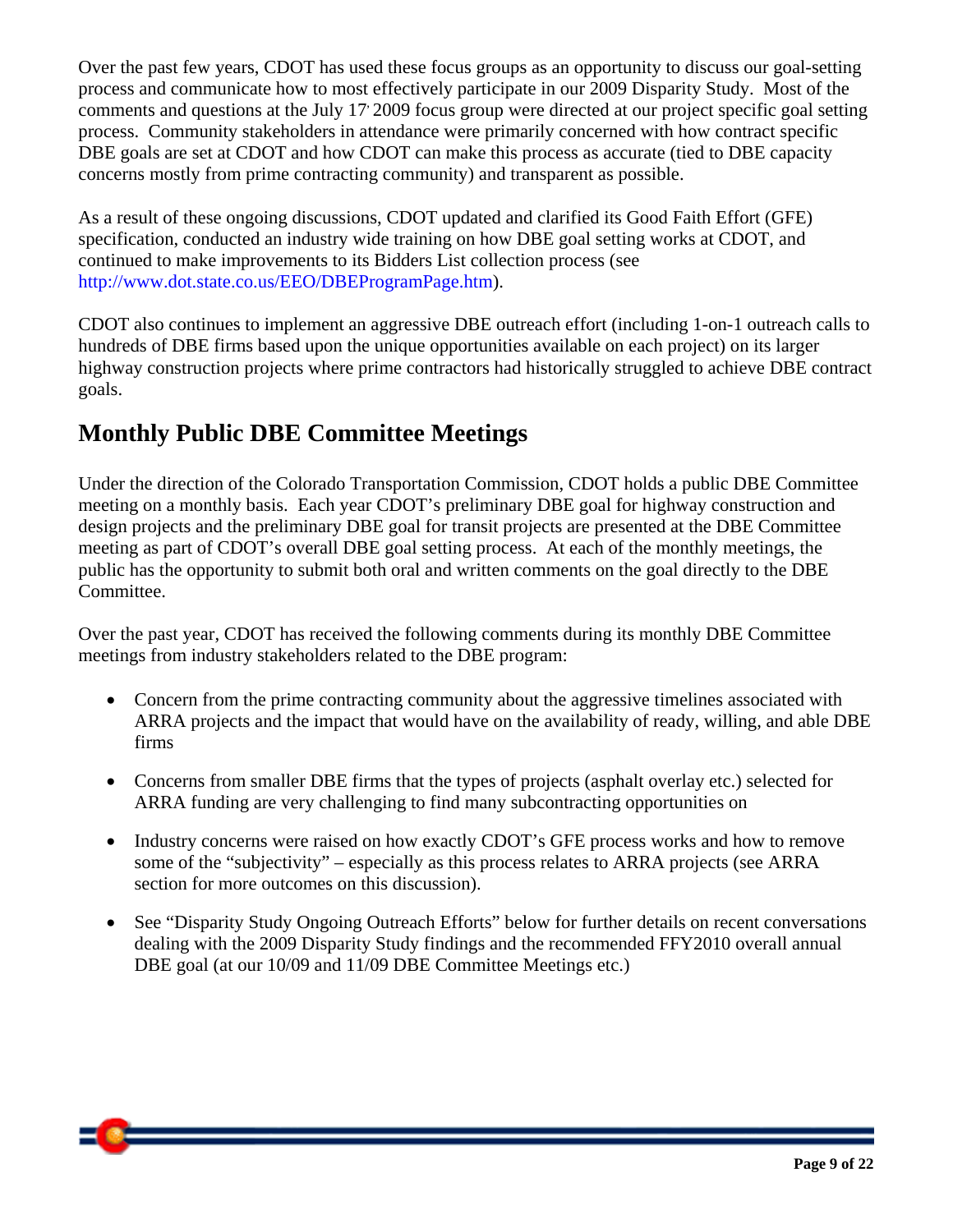## **ARRA Project Specific Outreach and Other Ongoing Efforts**

CDOT hosted American Recovery and Reinvestment (ARRA) Project events and activities to engage our stakeholders in order to successfully get people back to work and create or save highway construction jobs.

- Community and stakeholder informational meeting to explain the ARRA program (DVD documenting this program complete with several interviews with of prime and DBE firms is available from CDOT upon request)
- Six Statewide Project Spotlighting events designed to
	- o Ensure DBE projects goals were met
	- o Provide detailed project information to the DBE community
	- o Provide networking opportunities between prime contractors and DBEs
	- o Provide employment information and opportunities
- Mandatory pre-bid outreach events for large projects
- Workshop specifically targeting Spanish speaking truckers
- Partnership with Colorado Workforce Centers to place the unemployed and underemployed in the highway construction industry
- Entry-level labor, trades and crafts training and job placement
- Subsequent meetings with minority and women business communities and highway industry partners to improve DBE program processes directly related to meeting DBE goals on ARRA projects including the Good Faith Efforts process and Project Specific Goal Setting process.
- Due to subsequent concerns raised within the contracting industry regarding the good faith effort process, CDOT and the FHWA division office extended the invitation to meet with DBEs, and one prime contractor who had GFE concerns to further discuss and evaluate the GFE process. This resulted in the decision to establish a special workgroup to review CDOT's GFE process. The workgroup was comprised of prime contractors, sub contractors, CDOT staff, members of the CDOT highway Commission and the FHWA division office. The result was a revision that was drafted that the division office and CDOT believe will enhance the GFE process.
- CDOT has continued partnering with this workgroup (and others) as part of its upcoming Disparity Study recommendations implementation effort (see "Disparity Study Ongoing Outreach Efforts" below)

CDOT continues to provide technical and supportive assistance to our DBE firms that are interested in bidding on ARRA projects. CDOT is working closely with the US DOT Short Term Lending institution located in Colorado, Solera Bank, to ensure that DBEs are aware of this program. CDOT is also partnering with the Small Business Transportation Resource Center (SBTRC) to ensure Colorado DBEs understand the new Bonding Assistance Reimbursable Fee program (BAP) and how they can access the ARRA appropriated funds (www.dot.gov/recovery/ost/osdbu/ ).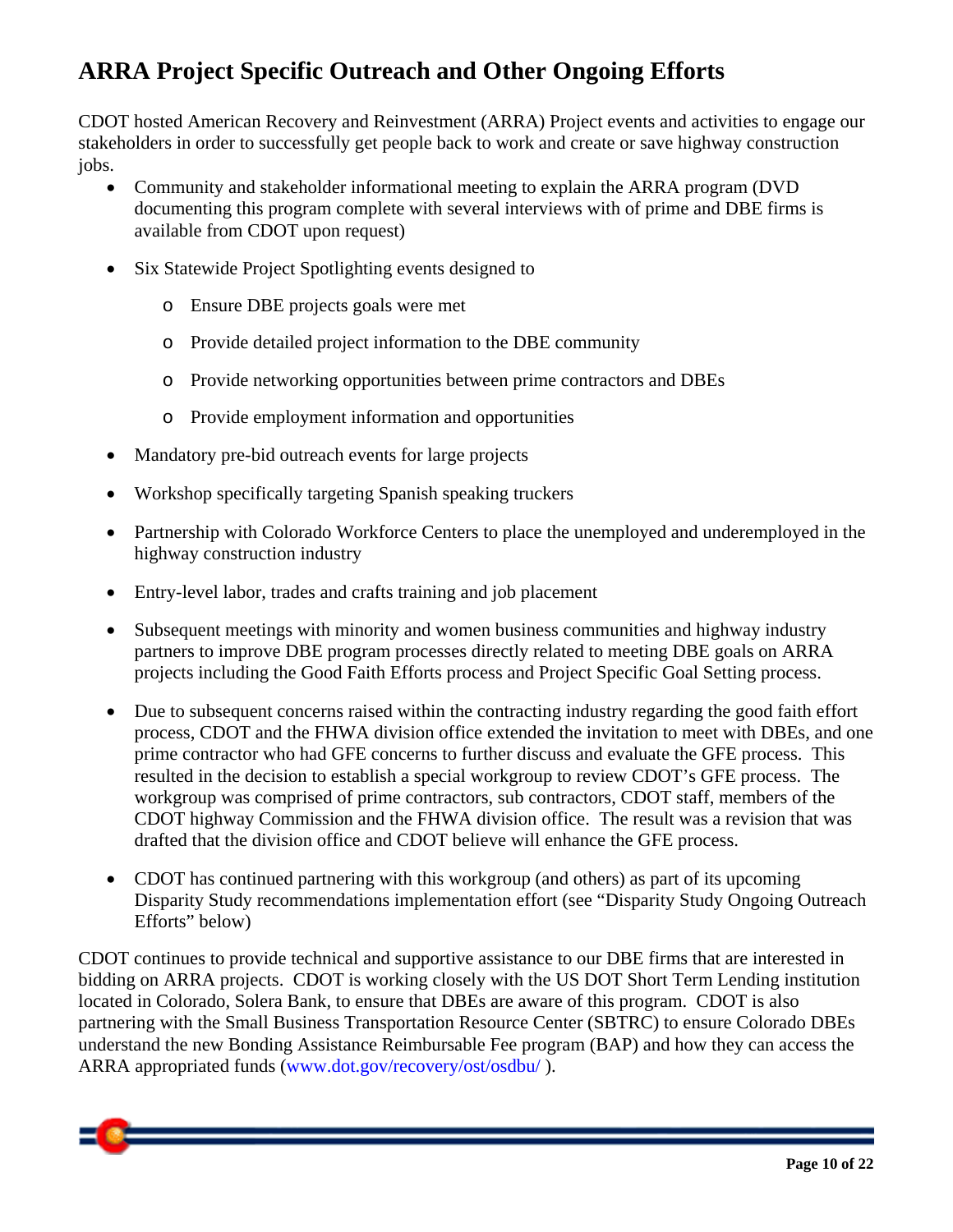On Thursday, December 10, 2009, CDOT hosted another large ARRA project networking session for primes, potential subcontractors and DBE/ESB firms. This is an important and high-profile ARRA project happening in the Denver metro area. The DBE goal for the project is 13% and CDOT is confident that it can leverage its proven networking tools to help the prime contractors bidding on this project meet the goal.

### **CDOT/CCA Roundtables and Conferences**

In partnership with the Colorado Contractors Associations (CCA), CDOT holds roundtable discussions in each of the 6 CDOT Regions with the prime contracting community as well as other industry stakeholders (meetings are open to the public and DBE firms are invited via the CDOT Bidders Loop as well as communications via CDOT's focus group meetings etc.). Roundtable agenda items over the past year have included the following DBE related topics:

- Disparity Study/Overall DBE Goal
	- o CDOT staff provided clarification on how CDOT's annual DBE goal-setting process works and how the results of the ongoing disparity study would be incorporated into future submittals to US DOT
	- o Prime contractors also had questions about how CDOT's DBE program could potentially be impacted by the Disparity Study in areas other than the recommended overall DBE goal. CDOT staff discussed the narrowly tailored requirement and how the Disparity Study results and recommendations could result in programmatic changes (e.g., a waiver for race-specific goal-setting, enhancements to race-neutral efforts and the CDOT Emerging Small Business program etc.)
- Project Specific Goal Setting
	- o Comments (mostly from the prime contracting community) centered on a concern about there being enough DBE capacity in Colorado to meet some of the ARRA project DBE goals (especially given the aggressive award timelines and several similar projects hitting the street during the same period of time). CDOT staff worked with these prime contractors, CCA staff, and the DBE community to improve its Bidders List and also to initiate more aggressive and tailored outreach procedures designed to increase the effectiveness of primes in reaching the project specific goals (e.g., mandatory pre-bid networking sessions with DBEs, more active involvement of CDOT engineers, tailored phone calls from CDOT to DBEs with work codes matching project opportunities etc.)
- Local Agency Project GFEs
	- o Prime contractors were concerned about Good Faith Efforts on Local Agency projects (tied to ARRA DBE capacity concerns mentioned above) and saw the need to better educate both the local agencies and the prime contracting community that all CDOT DBE specifications applied on these projects.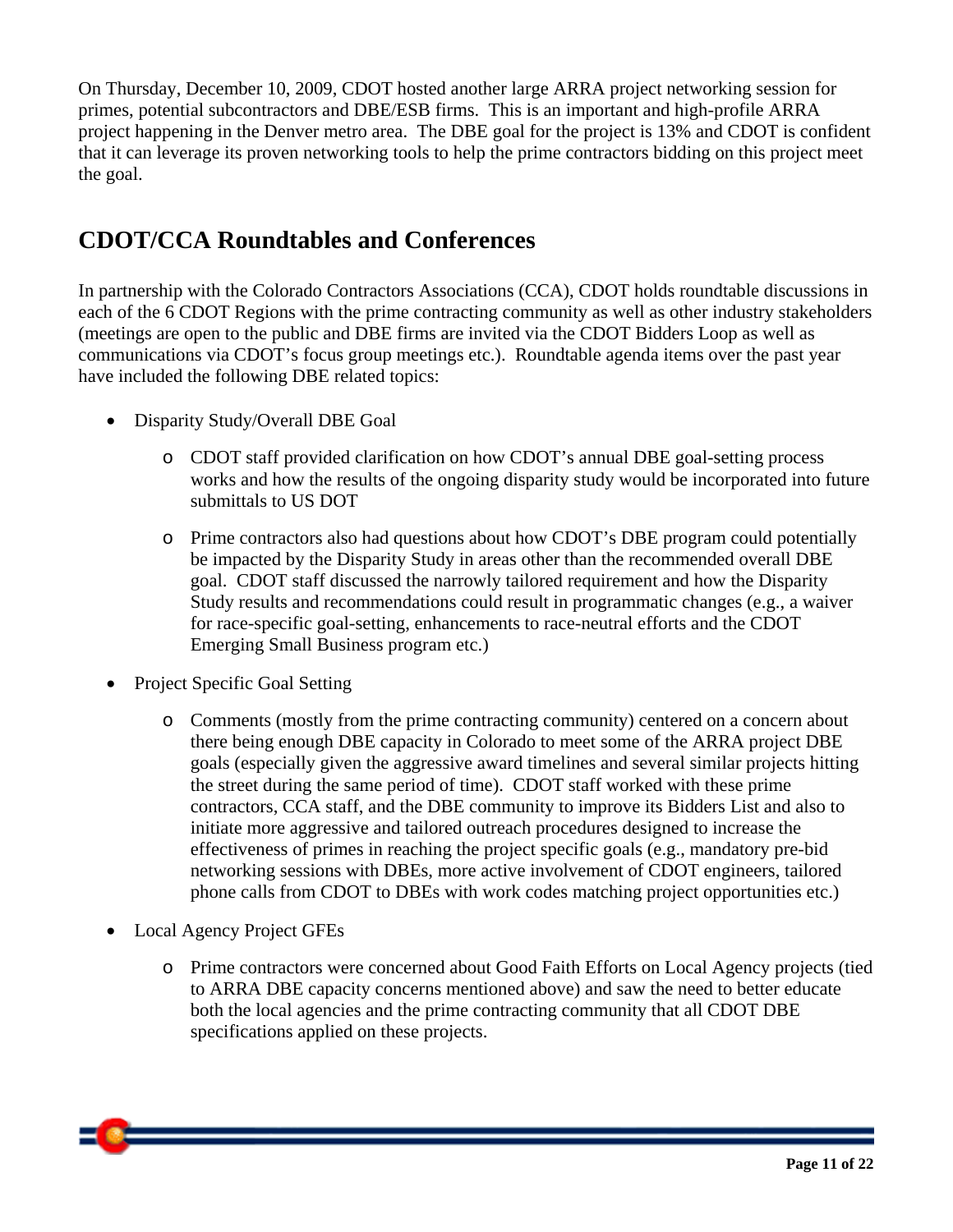o CDOT staff has attended several local agency coordination and training meetings during the year to reinforce the required DBE program components and reporting requirements etc.

CDOT staff also participated in CCA's January 2009 Annual Conference by conducting a workshop on its GFE process. Again, the comments that were received were focused primarily on the potential impacts of the ongoing Disparity Study. Other comments focused on how primes didn't like the inherent subjectivity in the GFE process and encouraged CDOT to find a way to make the process as quantitative and objective as possible. Once again, concern was raised regarding DBE capacity on ARRA projects (same reasons as detailed above).

### **Conference of Minority Transportation Officials (COMTO)**

CDOT is actively engaged with regularly scheduled COMTO meetings (usually one per month) in an effort to support its mission of training, education and professional development of minority transportation professionals.

Through these efforts, CDOT has been able to connect with several of our DBE firms that are also interested in bidding transit related projects as well as CDOT highway construction projects. Many of the questions we have received from DBE firms over the past year revolve around networking opportunities being made available on specific ARRA highway projects (see ARRA section).

### **Rocky Mountain Small and Disadvantaged Business Opportunity Council (SADBOC)**

SADBOC is a non-political, nonprofit, informal, all volunteer council that works to enhance the marketability of small; small disadvantaged; veteran and disabled veteran-owned small business; hubzone small business; minority; and women business enterprises in the Rocky Mountain Region. CDOT staff have consistently supported and attended SADBOC's monthly and quarterly meetings (including economic empowerment events that occur as part of MED Week etc.). CDOT has not received any comments from firms about the DBE Program via this forum over the past few meetings.

### **Rocky Mountain Minority Contractors Association (RMMCA)**

RMMCA attends the CDOT quarterly industry focus group and has been involved with providing input on outreach events tied to upcoming CDOT projects as well as providing feedback on CDOT highway specifications such as our updated GFE specification. CDOT also works closely with RMMCA to support its complimentary mission of increasing minority owned business participation in the horizontal construction industry. Specifically, CDOT attends monthly RMMCA planning meetings to offer support and resources. During recent meetings (May and June 2009), CDOT staff helped RMMCA identify some strategic partnering opportunities and has been instrumental in helping this organization develop a more focused strategy on implementing mentor-protégé concepts like job shadowing and small business cross training opportunities etc.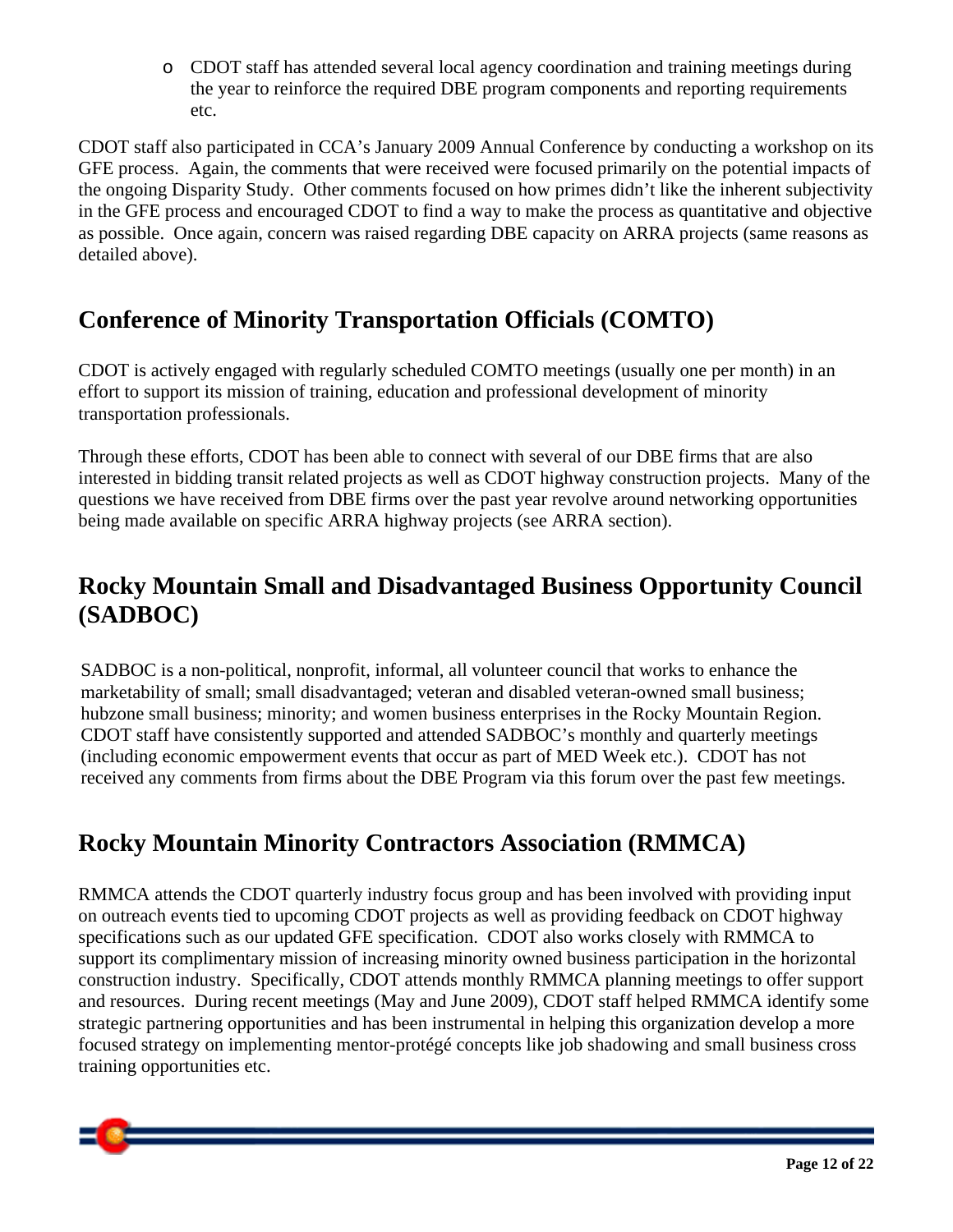### **CDOT Construction Development Center (CDC)**

CDOT also works closely with industry organizations to provide training and outreach for DBE (and potential DBE) firms through CDOT's Construction Development Center (CDC). Over the past year, CDOT has held over 60 individual "orientation" sessions with DBE firms on how to do work with CDOT. CDOT has also held several training sessions on the following topics: estimating, bonding, contract compliance/certified payroll, as well as legal/contract seminars. CDOT also continues to provide tailored 1-on-1 technical assistance to DBE firms actively trying to procure highway work.

Services are available to any certified Disadvantaged Business Enterprise (DBE). CDOT staff work with businesses to identify needs of each business and develop plans to assist the companies. Additional services include

- A construction projects plans room with plans available for overnight and weekend checkout
- Computer workstations with internet access
- Construction-oriented software
- A reference library with CDOT publications, industry newspapers and periodicals
- A Xerox 3001 Reprographic Machine and HP 500 Printer Plotter

### **2009 Disparity Study Ongoing Outreach Efforts**

In addition to the extensive outreach efforts already accomplished as part of the CDOT 2009 Disparity Study (see CHAPTER 7.0 – Anecdotal Analysis of the 2009 Disparity Study Report), CDOT reviewed the information contained in the study and scheduled additional meetings to provide industry stakeholders with an additional opportunity to discuss the various recommendations as well as the overall DBE goal recommendation contained in the study. CDOT received the following comments on its FFY 2010 DBE goal methodology as part of this effort:

#### *October 14, 2009 Public DBE Committee Meeting*

- Center for Equal Opportunity made a presentation outlining the general findings and recommendations contained in the draft study
- Members of the CDOT Executive Management Team asked questions about race-neutral mechanisms CDOT could enhance (i.e., more outreach/networking events like the ones that have been effective for large projects and recent ARRA projects, unbundling projects where feasible, and restricted ESB projects etc.)
- The Disparity Study consultant (D. Wilson) fielded some questions on the methodology they employed to get the anecdotal information
- Committee members discussed the best way to get additional public comments on the FFY 2010 DBE goal

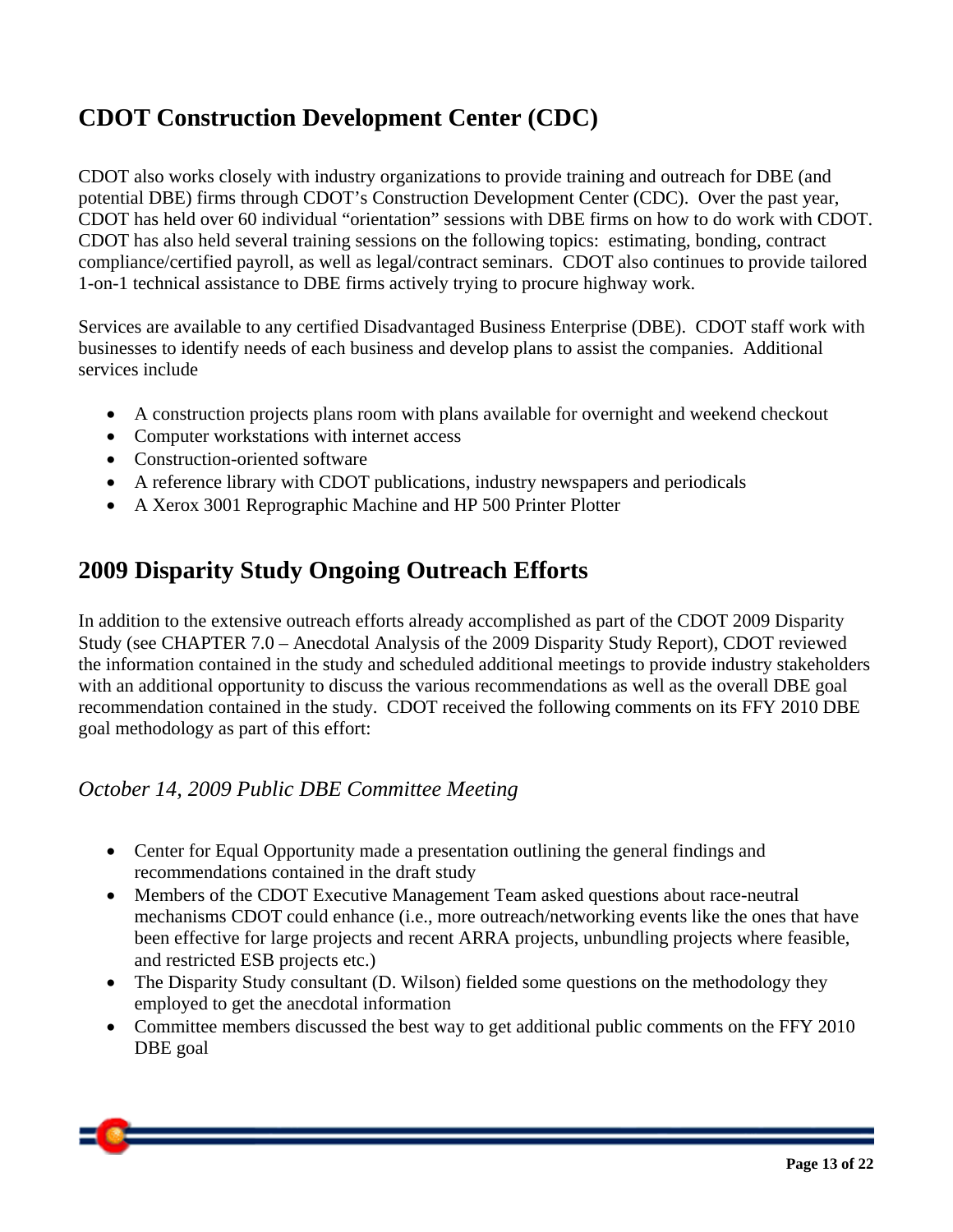#### *November 5, 2009 Subcontractor Focus Group Meeting*

- Hispanic Contractors of Colorado (HCC) would like CDOT to further investigate the concept of "restricted projects" for just Emerging Small Businesses (ESB) firms to bid on
- Discussed ideas on how "restricted" ESB projects could potentially benefit DBE firms (that are also ESB firms etc.) and how some of these ideas could be launched as a pilot program
- Larger Colorado DBE firm would like to see CDOT focus more on strengthening its ESB program.
	- o This firm agreed with the Disparity Study findings that many of the DBE issues are small business issues and can be effectively addressed in a race-neutral manner.
- Several firms raised concerns over the low race-neutral projection in the 13.29% DBE goal recommendation contained in the 2009 Disparity Study (concerns raised over the use of M/W/DBE versus only certified firms)

#### *November 6, 2009 Subconsultant Focus Group Meeting*

- A DBE firm commented that CDOT needs to continue improving its monitoring and reporting systems for tracking subconsultant participation on CDOT contracts
- Several firms raised concerns over the low race-neutral projection in the 13.29% DBE goal recommendation contained in the 2009 Disparity Study (concerns raised over the use of M/W/DBE versus only certified firms)
- Another DBE firm suggested CDOT hold "Quarterly Info. Sessions" with the small business community to discuss what is happening in the planning process and what CDOT projects are likely to be coming down the pipeline in the near future
	- o Same firm also suggested a greater marketing focus for DBE and ESB program benefits (leveraging social media tools, case studies, webinars and even some commercials where appropriate etc.).
	- o This firm stated she wouldn't be where she is today without the DBE Program and would be happy to share what she has learned with other firms.

#### *November 12, 2009 "GFE Phase 2" Focus Group Meeting*

- A Prime Contractor expressed an interest in, and support for, CDOT pursuing a contractor rating system similar to the one we discussed at a previous meeting being used in Florida
- Several firms raised concerns over the low race-neutral projection in the 13.29% DBE goal recommendation contained in the 2009 Disparity Study (concerns raised over the use of M/W/DBE versus only certified firms)
- African American Construction Council (AACC) made the following comments during the meeting (and afterword in writing):
	- o African Americans should receive set asides to overcome the persistent exclusion of their businesses
	- o African Americans should have a special mentor-protégé program for selected design-build projects

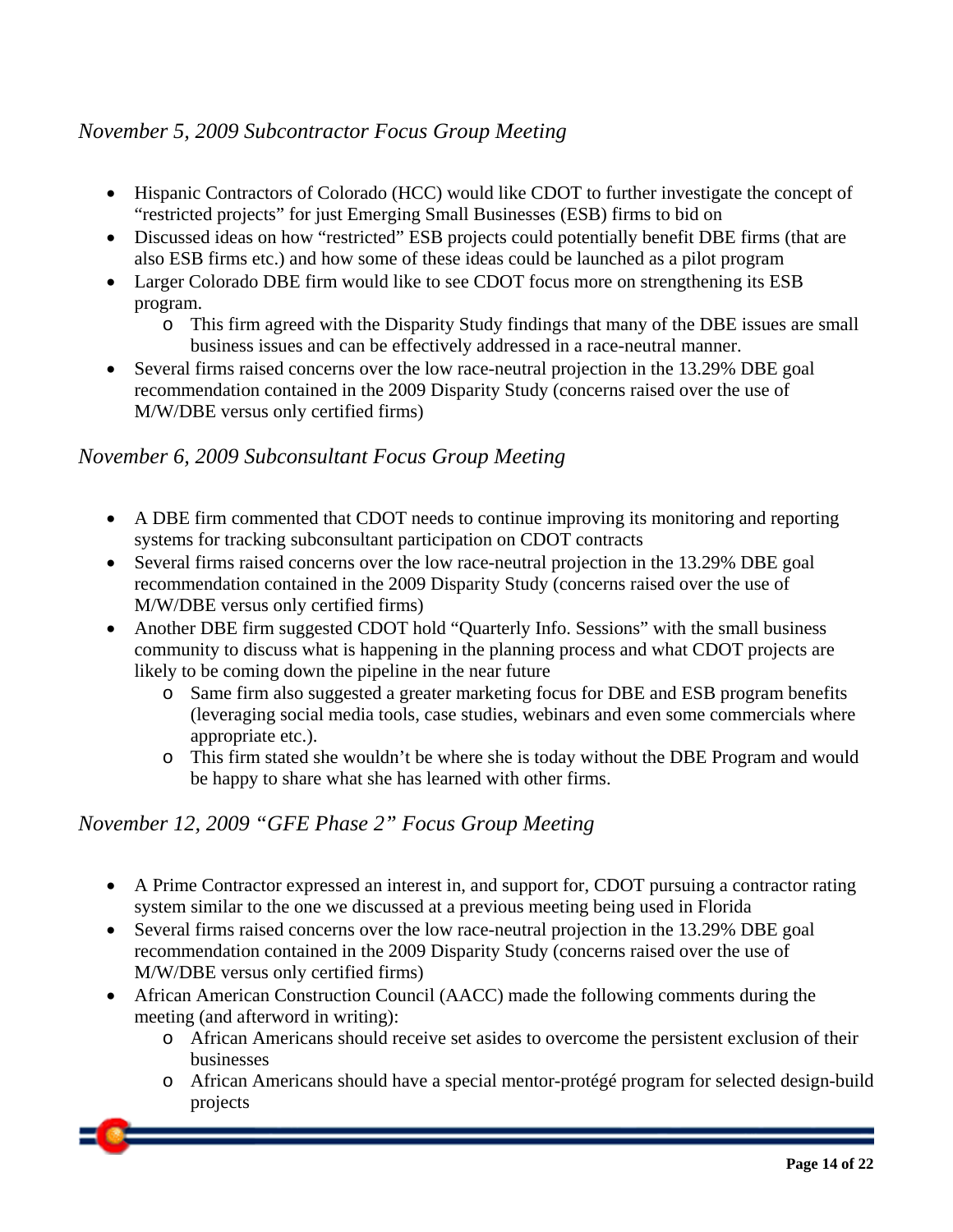- o Race sensitive goals should be increased significantly and goals should be increased to promote greater opportunities on CDOT work
- o The (disparity) study methodology has no justifiable basis for determining the population of MBE/WBE companies in any market. There are hundreds of small MBE landscape and paving contractors that are not discoverable by any objective means that I know of.
- o I would estimate that over 98% of state businesses are small businesses by SBA standards. The collective populations of minorities and women would probably account for well over 70% of the state's population. How is it that a community which represents less than 30% of the state's population can effectively garner over 85% of state highway business without a presumption of special treatment?
- o I would increase the goal of RC-MBE goals to at least 20% in the Metropolitan area.
- o Did the state study attempt to trace the reasons for the almost total exclusion of African American businesses from state highway work?

#### *November 18, 2009 Public DBE Committee Meeting*

Michael Watkins, Guild & Assocs.:

- Outreach events are "key" for his business success
- There were 3 projects he applied for and got 2

Helga Grunerud, Hispanic Chambers of Commerce:

- Concern over the Study's recommended RN/RC split 2010 goals (not enough RC)
- Suggested looking at the City's SBE program that specifies that only SBEs can bid on specific projects
- Recommended setting the maximum amount of \$750,000 for ESB specific projects
- Commented that the benefits of this approach include: SBEs only bid against other SBEs; they build relationships with the State and not always as subcontractors; they need to perform 30% of the work and utilize other SBEs on the larger projects and that the companies grow and learn to bid competitively
- Suggested a grading program for prime contractors like the one Florida is using

Robert Jackson, African American Construction Council:

- Suggested attitude changes among CDOT Commissioners, Executive Management and staff; otherwise, "Will be back to spinning wheels"
- Commented that African American (AA) contractors are underutilized because CDOT Regional Engineers and some particular staff members have not always cooperated with the AA contractors
- Said that unhealthy relationships develop between primes and AA businesses when goals aren't being met

Jim Moody, CCA:

- Suggested clear rules on contract goals
- Commented that according to the disparity study results, contract goals are being met
- Questioned the historical data of the disparity study, "2.9% race-neutral calculations of part 5-  $10"$
- Suggested brining outreach meetings from regions 3, 4 and 5 to headquarters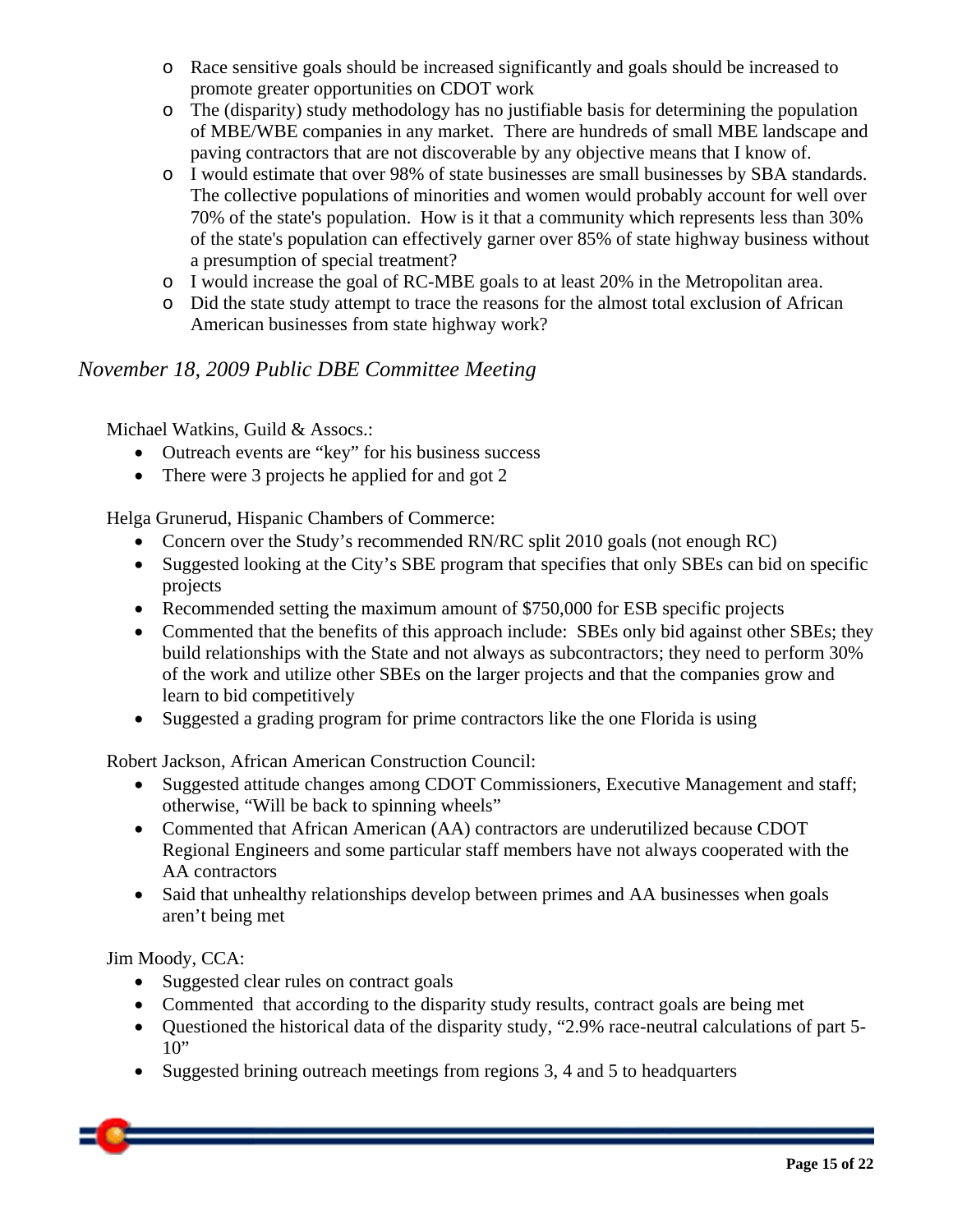Walter Jones, African American Construction Council:

- Commented that discrimination still exists in the industry
- Said that the building sector of the construction industry was much more amenable to working with minority contractors and that African Americans (AA) are totally excluded from highway work
- Suggested that AA should have set asides, narrowly tailored projects to create growth
- Suggested changing the culture within the highway department and the construction industry
- Suggested that there is no discussion about disparity that creates an exclusive club for a small number of people
- Commented that the highway department is manipulated by an industry that it is supposed to regulate
- Commented that there are barriers to entry and barriers to long term success and a hostile environment
- Said that CDOT can change and should change the means to contract, and force some mentor protégé relationships, so smaller companies do not get crushed in the process.
- Wants statistics for ARRA projects and AA participation

#### *December 16, 2009 Public DBE Committee Meeting*

- The Committee was presented with the updated resolution for the 2010 annual DBE goal. Over the past three months, the DBE committee has held detailed discussions on the proposed goal and after further discussion, the DBE Committee agreed to move the Resolution forward to the full Commission, which has a recommended DBE goal for 2010 of 13.29%.
- The EO Center staff then presented a draft strategic plan that will be used to successfully achieve the 2010 DBE goals as well as to implement recommendations from the Disparity Study.
- Using the comments from Commissioners and others at the meeting, the EO Center staff will update the plan and provide the DBE committee with regular updates.
	- o Specific comments were received about the potential impact (especially in the more rural areas of the state) in regards to moving forward on FHWA approval on a waiver to exclude non-minority women owned construction firms from counting toward project DBE goals (would still count toward the overall annual DBE goal as RN participation)
	- o As CDOT moves forward on the waiver it will be working closely with stakeholders in those Regions to help them identify other ready, willing and able DBE firms etc.
	- o Project DBE goals will always reflect the regional availability of ready and willing DBE firms based on the type of work being performed on the project
- There is an optimistic mood that CDOT will make positive strides during 2010 regarding its DBE and small business programs.
- The Committee will meet again in February and will provide the commission with what we hope is good progress toward achieving our goals.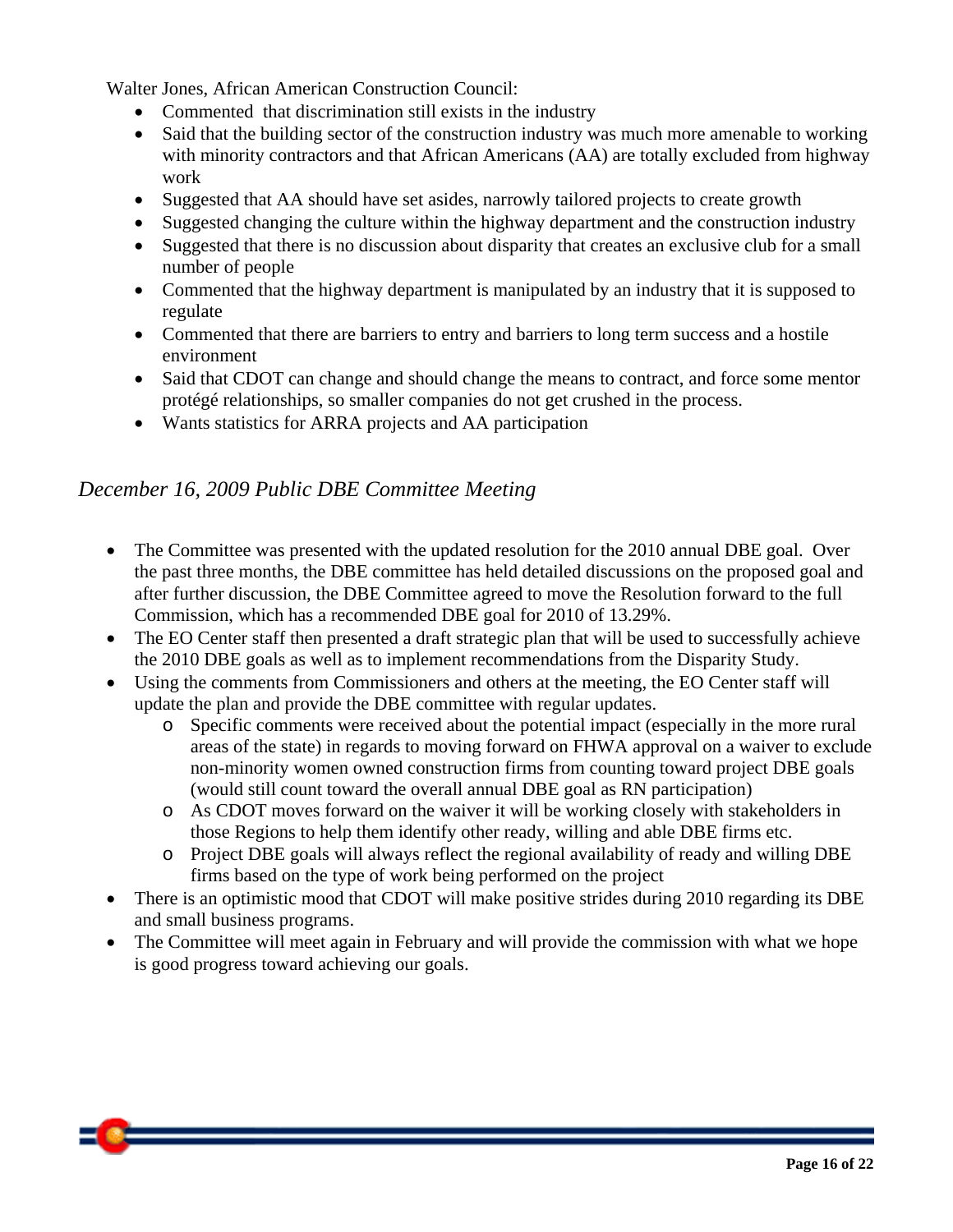#### Denver DBE consulting firm:

*I would like to request that CDOT consider putting stronger 'race-conscious' component as part of their overall goal. As it stands, there a very few ethnic DE firms that are even doing much work on roadway highway projects in Colorado. Having a stronger race-conscious component would go a long way to increasing the available pool of DBE firms in the state. Many local firms are walking away from CDOT work because they feel the primes are allowed to operate in any manner they choose and it's just too much of a hassle.* 

#### Denver DBE engineering/construction management firm:

*I quickly reviewed the results of the study and here is my conclusion. The definition of M/W/DBE (all minority or woman owned businesses whether or not they are certified as a DBE) should not be used to formulate goal settings for a RN/RC split. By definition, M/W/DBE's are not at parity with DBE's. As you are aware, DBE's have been certified to be socially and economically disadvantaged. The contracting dollar amounts procured by M/W/DBE's depicted in Section 5.3.1 speak for themselves. As I have stated in the past, the results of this report do not adequately reflect reality in the small business DBE community and must be highly scrutinized. As a result, I suggest a race conscious program be implemented with higher goal limits for fiscal year 2010. I also recommend funding an ESB program with contracting opportunities for M/W/DBE's with revised size standards to address Table ES-1 to include other M/W/DBE's (white males). I believe a quick solution to the current problem is a 13% race conscious DBE goal plus 7% ESB goal with revised size standards.* 

*In regards to the methodology used to formulate this report I have the following question? How often has D. Wilson Consulting, LLC recommended a race conscious goal precedence for other disparity studies across our country?* 

*Thank you again for providing the report for our comments.* 

#### Rocky Mountain Minority Contractors Association:

*The recommended race neutral and race conscious split in the disparity study is not appropriate at this time, because of the existing negative and adverse environment. The split has the potential of increasing the disparity significantly, and stifling opportunities for certified DBE's. RMMCA recommends that CDOT keep the goals specifically race conscious.* 

*RMMCA is ready to sit down with CDOT to develop programs and ideas.*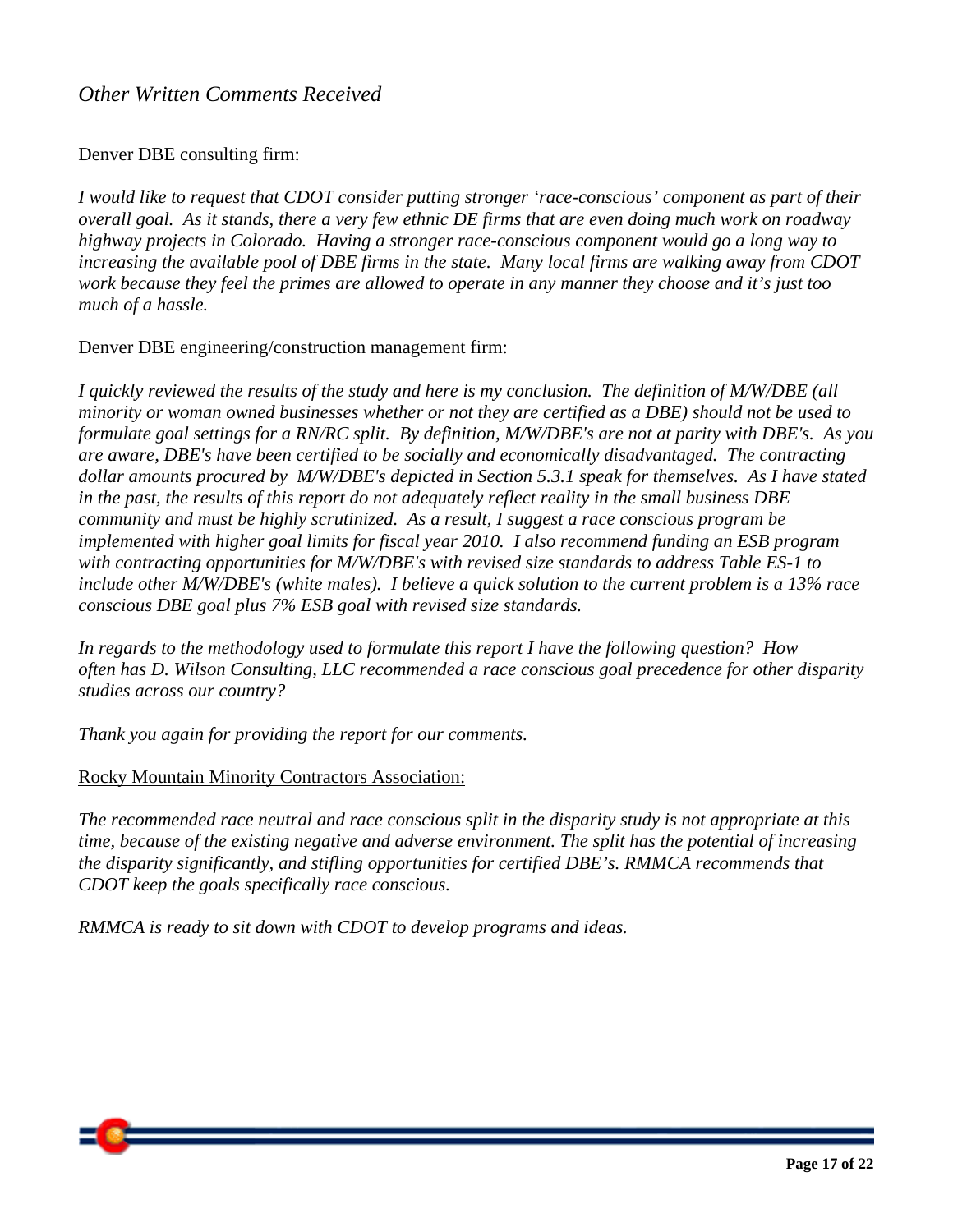#### Hispanic Contractors Association:

*Representatives from Hispanic Contractors of Colorado have appreciated the opportunity to review the Draft CDOT Disparity Study Overview and we offer the following comments in the spirit of developing the best possible program:* 

- *Based on our experience tracking CDOT's goals history, we are mystified that the Disparity Study believes an 11.05% Race Neutral goal can be achieved. We believe this should be the Race Conscious goal.*
- *While the pool of potential DBEs may be optimistic, the reality is that many of them have had negative experiences with CDOT and have opted not to participate in a process that could put them out of business. All best practices marketing literature admonishes companies to carefully choose their business partners. HCC agrees and encourages its small contractors/professional services companies to heed that advice. Therefore, there must be accountability via data collection, reporting and to a high level, and follow-up if CDOT expects DBEs to participate. To that end, we strongly recommend that CDOT implement a program like Florida's Department of Transportation that grades prime contractors and prime professional services companies.*
- *We urge you to study Denver's SBE "Defined Selection Pool" program that sets projects aside for small business enterprises so they only bid against each other and also learn to work with the City as prime contractors. In addition, if projects are large enough, they must self perform 30% of the work and then also utilize other SBE companies. This prepares them to move beyond the SBE program. Can CDOT's ESB program do something similar?*
- *DBEs are facing significant challenges in the current banking environment. We urge CDOT to investigate opportunities for DBEs to obtain loans for mobilization costs and change orders – possibly a revolving fund. Denver explored a partnership with the Colorado Enterprise Fund, but the City was not able to fund its half of the obligation. To assist with insurance, explore products like OCIPs.*
- *We encourage CDOT to investigate implementation of a moratorium on companies that hire former CDOT employees. DBEs cannot afford this type of access.*
- *We are pleased to hear that CDOT is considering restructuring its (project specific) DBE goal setting process so that it is state focused rather than regional. We believe this would greatly enhance the ability to achieve state goals rather than the tunnel vision regional goals. A quarterly review of goals achievement, with an opportunity to adjust, also seems to be a positive step.*

*Thank you for the opportunity to share our comments. We look forward to working with you to make CDOT the premier agency!!*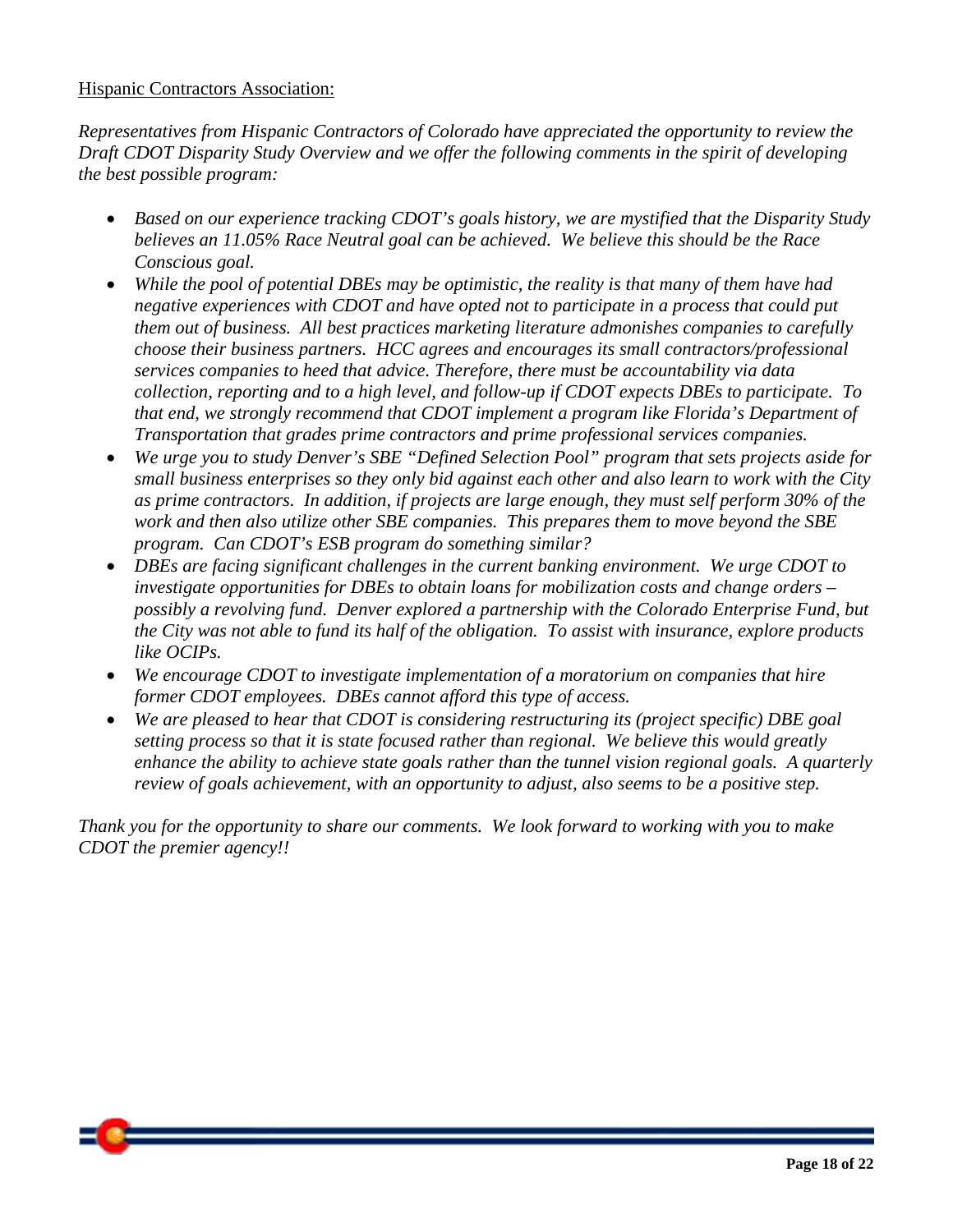## **EXHIBITS**

## **Exhibit 1: FHWA Goal-Extension Approval Letter**



**U.S. Department** of Transportation **Federal Highway Administration** 

**Colorado Federal Aid Division** 

October 2, 2009

12300 W. Dakota Avenue, Suite 180 Lakewood, CO 80228

Ms. Debra Gallegos, Manager Center for Equal Opportunity Colorado Department of Transportation 4201 E. Arkansas Avenue Denver, Colorado 80222

RE: Letter Dated September 17, 2009

Dear Ms. Gallegos:

We have received your letter dated September 17, 2009 requesting an extension of the approved FY 2009 DBE annual goal to allow enough time to evaluate the new Statewide Disparity Study's DBE goal-setting data. We understand that the required public participation effort per 49 CFR Part 26.45 (g) must take place prior to final approval of this study.

Based on the well established value attributed to past CDOT disparity studies and their recognized use under 49 CFR 26.45 (c) (3), we hereby approve the requested extension until the new disparity study has been approved and accepted by CDOT. At that time CDOT should submit its FY 2010 DBE overall goal and methodology to the division office for legal sufficiency review by FHWA Chief Counsel and subsequent division office final approval of the overall FY 2010 DBE goal.

Sincerely For

Karla S. Petty, P.E. Division Administrator

 $Cc$ Allen Masuda, Associate Administrator for Civil Rights JoAnne Robinson, Office of Chief Counsel

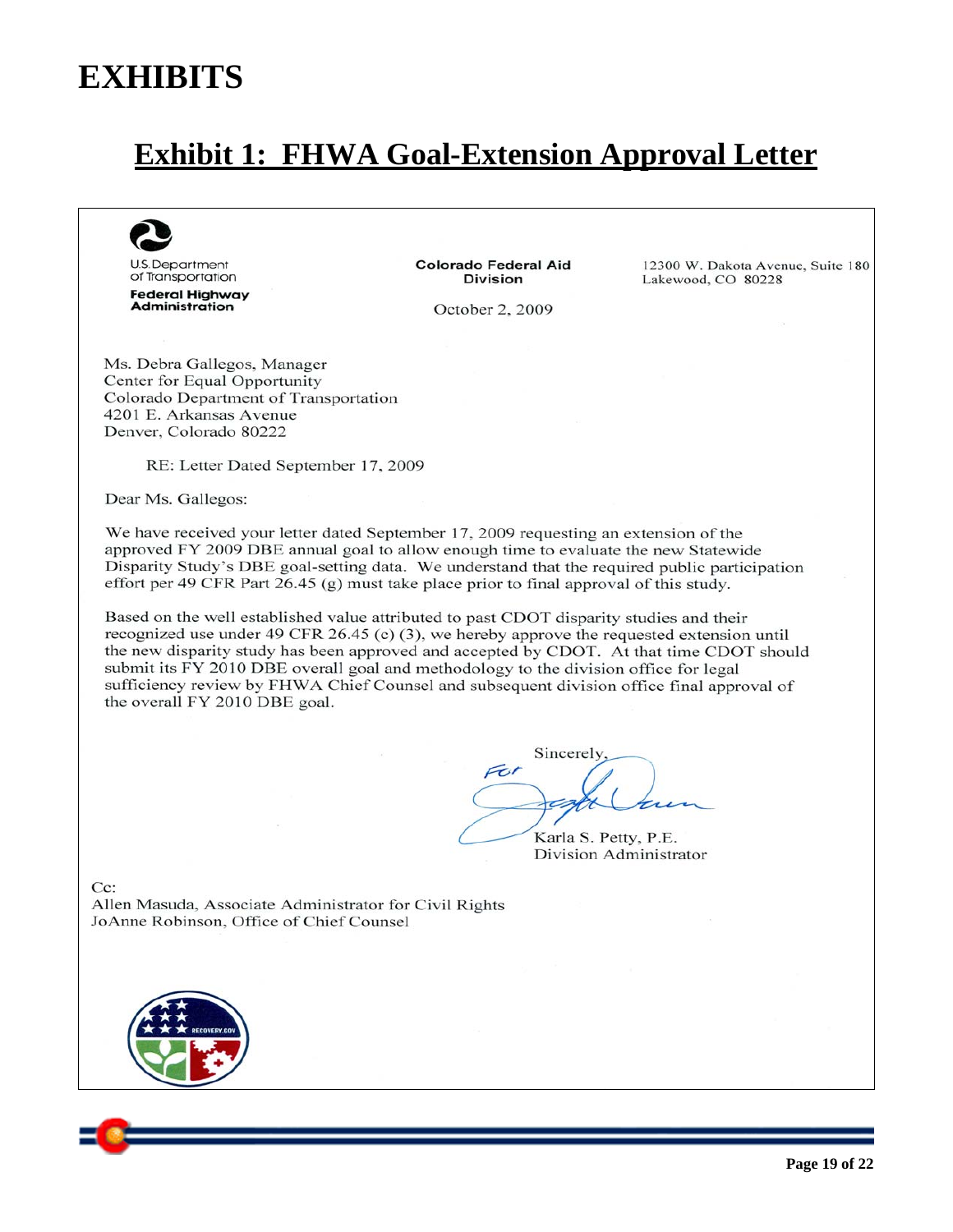## **Exhibit 2: Colorado Transportation Commission FFY 2010 DBE Goal Resolution**

#### **Resolution Number TC-1802**

**WHEREAS, on November 18, 2009, CDOT presented a preliminary Federal Fiscal Year 2010 DBE goal recommendation of 13.29% for federally funded construction and design contracting opportunities to the DBE Committee and general public; and** 

**WHEREAS, the November 18, 2009 presentation provided the factual predicate required by the US DOT/FHWA in 49 CFR Part 26.45 for establishing Colorado's Disadvantaged Business Enterprise (DBE) program overall annual goal; and** 

**WHEREAS, after reviewing all feedback and comments received by CDOT, no adjustments have been made to the initial 13.29% DBE goal recommendation; and** 

**WHEREAS, federal court decisions require that DBE programs be narrowly tailored; and** 

**WHEREAS, CDOT contracted with D. Wilson Consulting Group to conduct an updated Disparity Study which has been completed and submitted to CDOT; and** 

**WHEREAS, the Disparity Study provides statistical and anecdotal data that CDOT can use to narrowly tailor Colorado's DBE program by addressing specific problems identified in the study; and** 

**WHEREAS, the State of Colorado was found to be the relevant market area for DBEs participating in CDOT construction and design contracts in the disparity study; and** 

**WHEREAS, DBEs in the relevant market area should benefit from CDOT's DBE Program; and** 

**WHEREAS, the US DOT DBE Regulations require that the maximum feasible portion of the overall DBE goal be met by using race and gender neutral means; and** 

**WHEREAS, the 13.29% annual aspirational goal for Federal Fiscal Year 2010 shall be implemented by the setting of goals for DBEs on construction projects and design contracts, based upon the type of work included in each project and the availability of DBEs capable of performing such work, and using the good faith efforts standard to justify award when the goal on**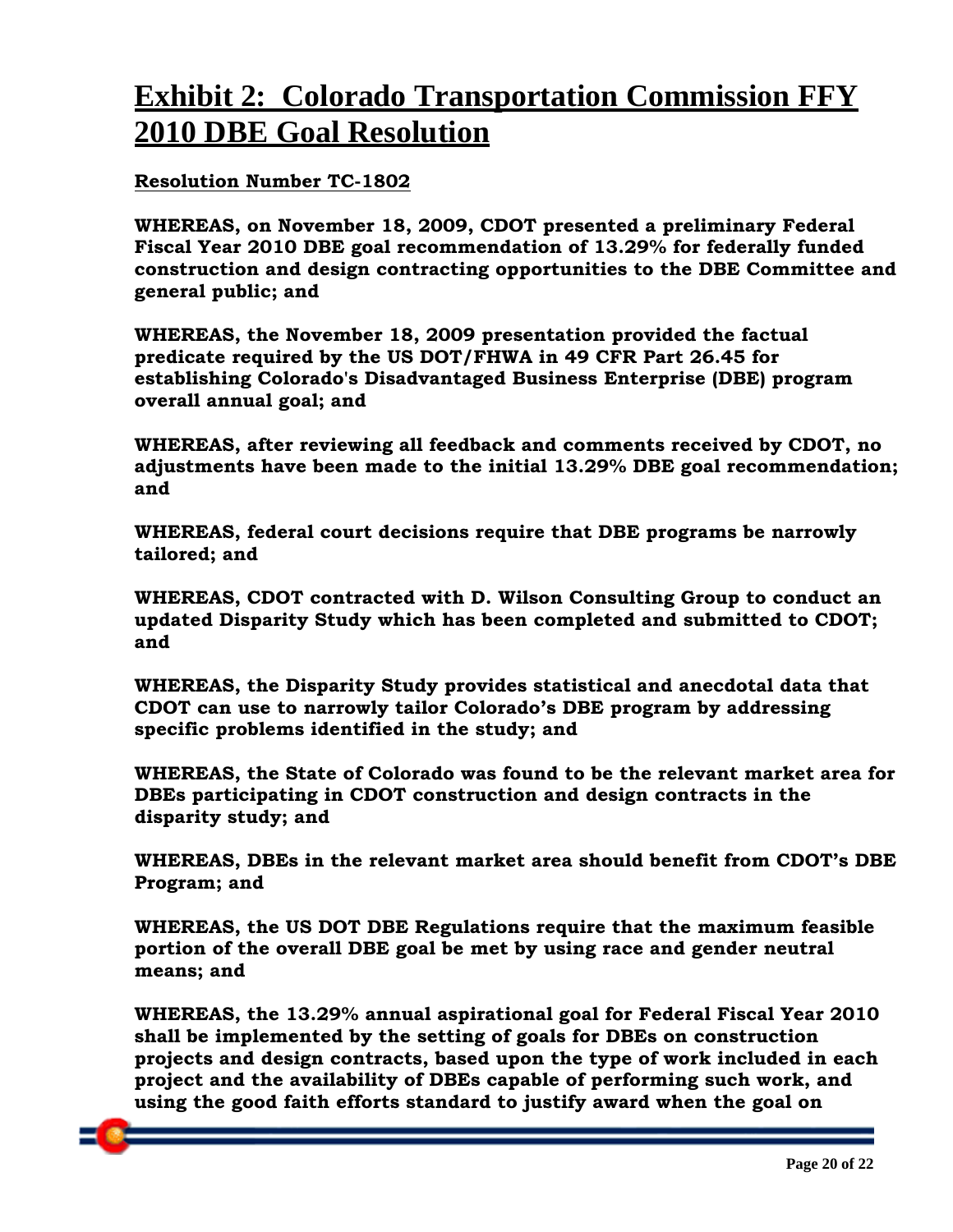**highway projects has not been met and by encouraging the use of other DBEs whenever possible; and** 

**NOW THEREFORE BE IT RESOLVED, that the DBE program for CDOT shall be as follows:** 

- **1. CDOT will follow the procedures set forth in its US DOT/FHWA approved DBE Plan.**
- **2. CDOT shall strive for 13.29% DBE participation in its federally funded contracting opportunities for construction and design projects for FFY 2010.**
- **3. The 13.29% goal will be implemented by the setting of appropriate, narrowly tailored goals on projects depending on the availability of DBEs, according to recent CDOT findings, the disparity study and quarterly progress reports on the participation of each group in relation to its availability.**
- **4. CDOT shall strive to meet the 13.29% overall annual DBE goal with DBEs residing in the relevant market area.**
- **5. CDOT shall monitor participation of all DBEs in accord with their availability as demonstrated by recent CDOT findings and the disparity study.**
- **6. Based on public comment received by the Center for Equal Opportunity concerning the Disparity Study, the Center currently projects that it will meet 2.14% of the overall goal through race-neutral measures and 11.15% of the overall goal through race-conscious measures. These percentages will be adjusted quarterly in the discretion of the Center based on its monitoring of DBE participation.**
- **7. CDOT shall continue to monitor DBE participation in construction and design contracts each month, and shall report such participation to the Commission on a monthly basis so that the Commission can evaluate the status of all DBE goals and the need for any appropriate future changes to the DBE program.**
- **8. On a quarterly basis, after reviewing the DBE participation during the previous three months, the Commission shall direct CDOT staff to make any necessary changes to the DBE Program or the definition of DBEs for construction or design contracts.**